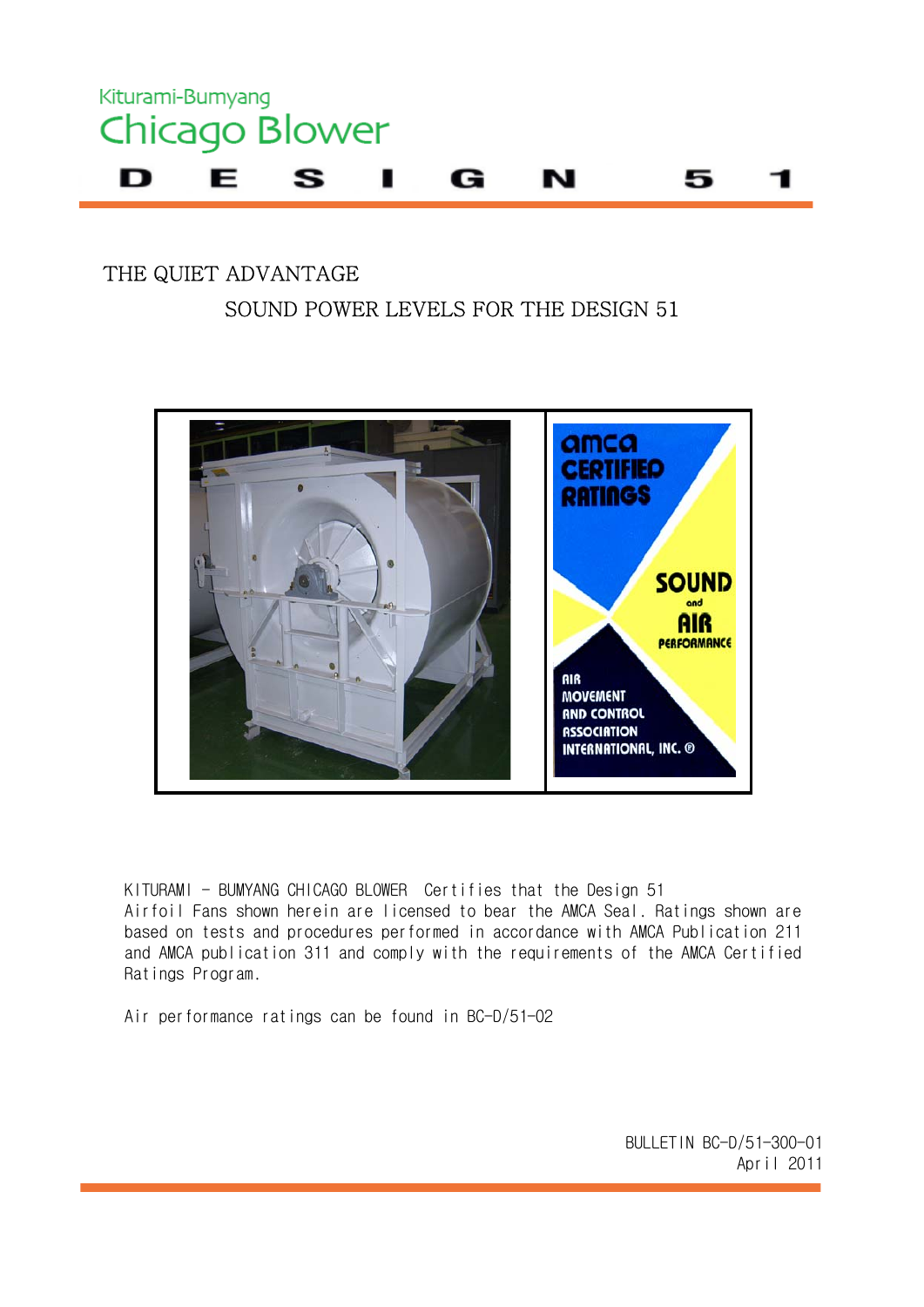#### DESIGN 51 DOUBLE WIDTH AIRFOIL FANS

#### Application

 Design 51 identifies Kiturami-Bumyang Chicago blower series of hollow bladed airfoil centurifugal fans, acknowledged as the most efficient fan type for clean air applications. The double width clean air applications. The double width configuration described boasts an enviable reputation for fan performance and reliability in a multitude of HVAC applications plus many industrial supply or exhaust systems.

#### Operating Range

| Maximum CMM :             | 12,000      |
|---------------------------|-------------|
| Maximum Static Pressure : | 508 mmAq    |
| Maximum Temperature :     | $150^\circ$ |
| Fan Size :                | 135 to 807  |

#### Features

- High efficiency hollow bladed wheel
- Stable air flow over entire performance range
- Substantially lower sound levels
- Rigid bracing resists possible distortion from sudden airflow variations
- Smooth steep pressure curve ideal for VAV systems
- Spun steel wheel cone optimizes air flow
- AMCA certified for Air and Sound performance



 Kiturami-Bumyang Air Condition co.,Ltd.certifies that the Design 51 Airfoil Fans shown herein are licensed to bear the AMCA Seal. Ratings shown are based on tests and precedures performed in accordance with AMCA Publication 211 and AMCA publicaiton 311 and comply with requirements of the AMCA Certified Ratings Program.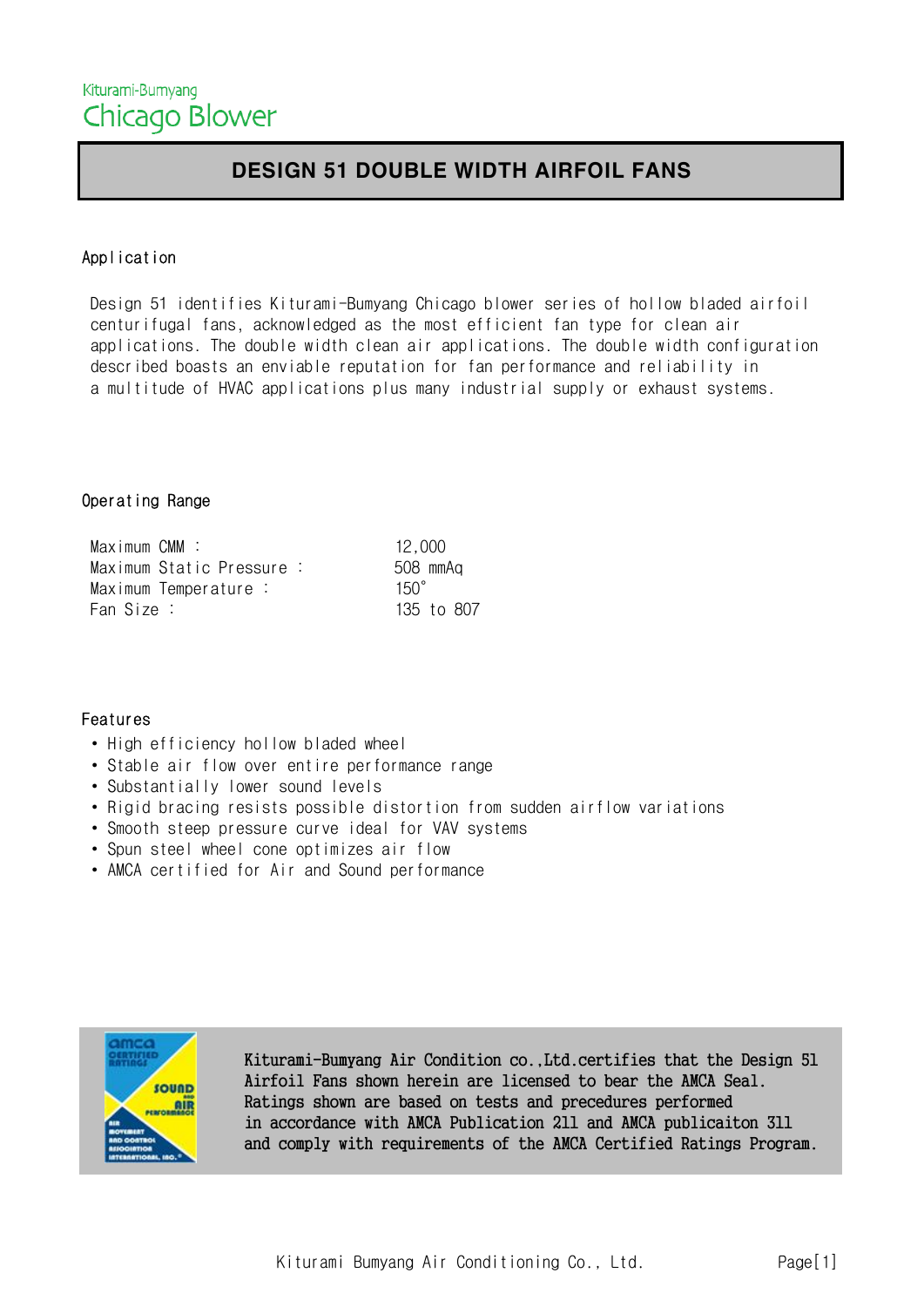

#### DESIGN 51 DOUBLE WIDTH AIRFOIL FANS SIZE 135

|                |            |      |         | SOUND POWER ref 10 <sup>-12</sup> WATTS<br>${\sf Q}$ |                |            |                |                    |    |                |        |        |
|----------------|------------|------|---------|------------------------------------------------------|----------------|------------|----------------|--------------------|----|----------------|--------|--------|
| N <sub>0</sub> | <b>RPM</b> | Ps   |         |                                                      |                |            |                | <b>OCTAVE BAND</b> |    |                |        | LwiA   |
|                |            | [Pa] | $m^3/s$ | 1                                                    | $\overline{c}$ | $\sqrt{3}$ | $\overline{4}$ | 5                  | 6  | $\overline{7}$ | $\, 8$ | [db]   |
| 1              |            | 38   | 0.874   | 68                                                   | 66             | 64         | 65             | 61                 | 53 | 43             | 34     | 65     |
| $\overline{c}$ | 1000       | 102  | 0.704   | 65                                                   | 63             | 60         | 61             | 56                 | 48 | 40             | 33     | 61     |
| 3              |            | 148  | 0.494   | 66                                                   | 64             | 60         | 60             | 54                 | 47 | 40             | 33     | 60     |
| 1              |            | 55   | 1.049   | 75                                                   | 70             | 72         | 70             | 66                 | 59 | 50             | 40     | 71     |
| $\mathbf{2}$   | 1200       | 146  | 0.845   | 72                                                   | 68             | 67         | 66             | 62                 | 54 | 46             | 39     | 67     |
| 3              |            | 214  | 0.593   | 73                                                   | 68             | 68         | 66             | 60                 | 52 | 46             | 39     | 66     |
| 1              |            | 74   | 1.224   | 80                                                   | 74             | 77         | 74             | 71                 | 65 | 55             | 46     | 76     |
| $\overline{c}$ | 1400       | 199  | 0.986   | 77                                                   | 72             | 73         | 70             | 67                 | 59 | 51             | $44\,$ | $72\,$ |
| 3              |            | 291  | 0.691   | 78                                                   | 73             | 74         | 70             | 65                 | 57 | 50             | 43     | 71     |
| 1              |            | 97   | 1.399   | 82                                                   | 79             | 80         | 76             | 75                 | 69 | 60             | 51     | 79     |
| $\mathbf{S}$   | 1600       | 260  | 1.127   | 80                                                   | $77\,$         | 76         | 72             | 70                 | 63 | 56             | 48     | 75     |
| 3              |            | 380  | 0.790   | 80                                                   | 78             | 77         | 72             | 69                 | 62 | 55             | 48     | 74     |
| 1              |            | 123  | 1.574   | 84                                                   | 84             | 83         | 78             | 78                 | 73 | 64             | 55     | 82     |
| $\overline{c}$ | 1800       | 330  | 1.268   | 82                                                   | 81             | 79         | 74             | 74                 | 67 | 60             | 52     | 78     |
| 3              |            | 481  | 0.890   | 82                                                   | 82             | 80         | 74             | 73                 | 66 | 58             | 51     | 77     |
| 1              |            | 152  | 1.749   | 86                                                   | 88             | 85         | 81             | 81                 | 76 | 68             | 58     | 85     |
| $\mathbf{2}$   | 2000       | 407  | 1.409   | 84                                                   | 85             | 82         | 78             | 77                 | 71 | 63             | 56     | 81     |
| 3              |            | 594  | 0.989   | 84                                                   | 86             | 83         | 78             | 76                 | 69 | 62             | 55     | 81     |
| 1              |            | 184  | 1.925   | 88                                                   | 92             | 87         | 85             | 83                 | 79 | 71             | 62     | 88     |
| $\overline{c}$ | 2200       | 493  | 1.551   | 86                                                   | 89             | 84         | 81             | 79                 | 74 | 66             | 59     | 84     |
| 3              |            | 719  | 1.088   | 85                                                   | 90             | 85         | 82             | 79                 | 72 | 65             | 58     | 84     |
| 1              |            | 219  | 2.100   | 89                                                   | 95             | 89         | 89             | 86                 | 82 | 74             | 65     | 91     |
| $\mathbf{2}$   | 2400       | 586  | 1.692   | 87                                                   | 92             | 87         | 84             | $82\,$             | 77 | 69             | 61     | 87     |
| 3              |            | 856  | 1.188   | 86                                                   | 93             | 87         | 85             | 81                 | 75 | 68             | 61     | 87     |
| 1              |            | 257  | 2.275   | 91                                                   | 98             | 91         | 92             | 88                 | 84 | 77             | 68     | 93     |
| $\sqrt{2}$     | 2600       | 688  | 1.834   | 89                                                   | 95             | 89         | 87             | 84                 | 80 | 72             | 64     | 89     |
| $\overline{3}$ |            | 1005 | 1.287   | 88                                                   | 96             | 89         | 89             | 84                 | 78 | 70             | 63     | $90\,$ |
| 1              |            | 298  | 2.450   | 92                                                   | 100            | 93         | 94             | 89                 | 86 | 80             | 70     | 95     |
| $\overline{c}$ | 2800       | 799  | 1.976   | 90                                                   | 97             | 91         | 90             | 86                 | 82 | 74             | 67     | 91     |
| 3              |            | 1166 | 1.387   | 89                                                   | 98             | 92         | 91             | 86                 | 80 | 73             | 65     | 92     |
| 1              |            | 342  | 2.626   | 93                                                   | 101            | 96         | 96             | 91                 | 88 | 82             | 73     | 97     |
| $\overline{c}$ | 3000       | 917  | 2.118   | 92                                                   | 98             | 93         | 92             | 87                 | 84 | 76             | 69     | 93     |
| 3              |            | 1340 | 1.487   | 90                                                   | 99             | 94         | 93             | 87                 | 82 | 75             | 68     | 94     |
| 1              |            | 492  | 3.152   | 96                                                   | 104            | 103        | 100            | 94                 | 93 | 88             | 79     | 101    |
| $\overline{c}$ | 3600       | 1323 | 2.545   | 95                                                   | 102            | 100        | 96             | 90                 | 89 | 83             | 75     | 98     |
| 3              |            | 1933 | 1.788   | 93                                                   | 102            | 101        | 97             | 90                 | 88 | 81             | 73     | 98     |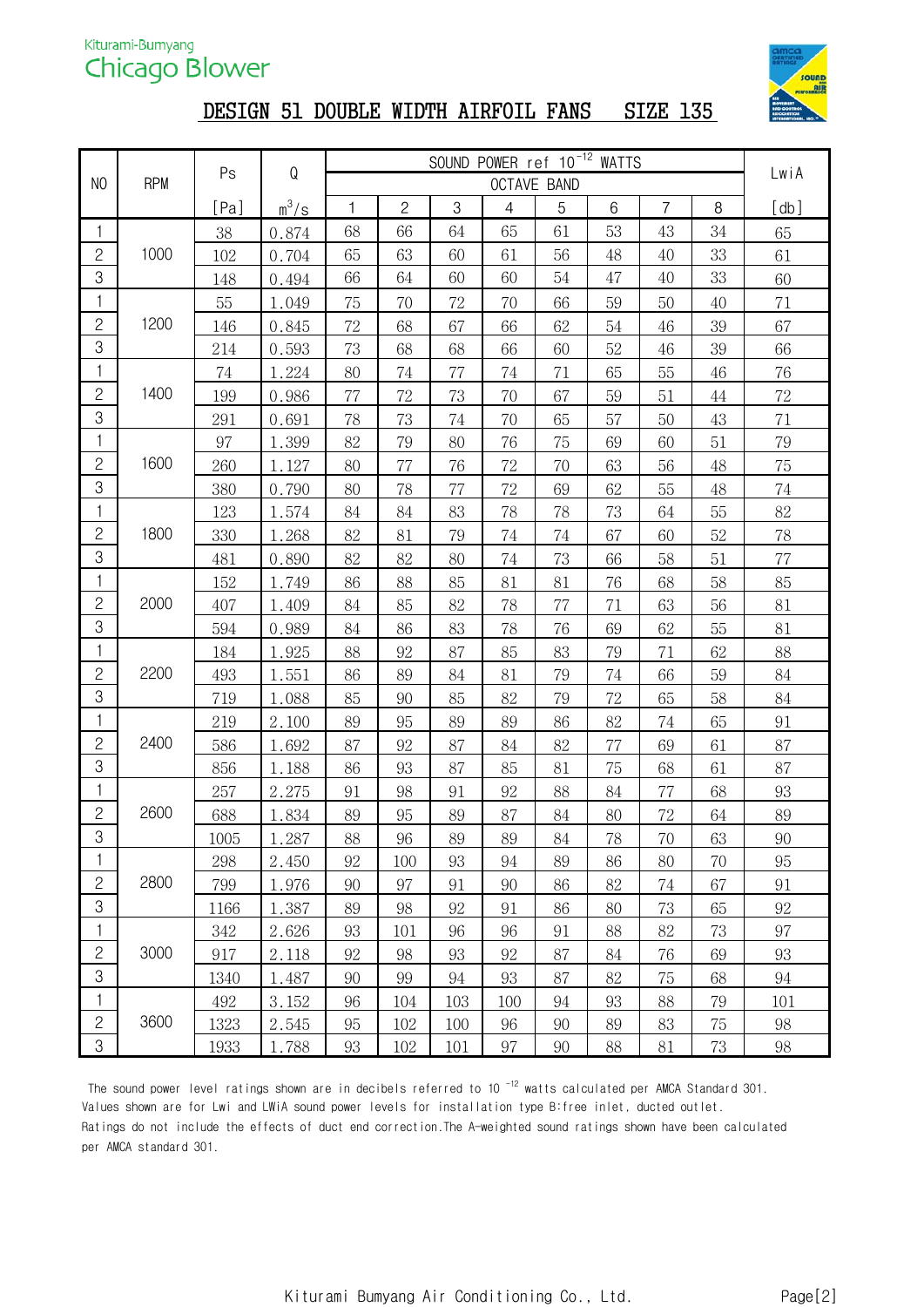# DESIGN 51 DOUBLE WIDTH AIRFOIL FANS SIZE 150



|                |            | Ps   | ${\mathsf Q}$ |     |                |     |                |                    |    |                |        |      |
|----------------|------------|------|---------------|-----|----------------|-----|----------------|--------------------|----|----------------|--------|------|
| N <sub>0</sub> | <b>RPM</b> |      |               |     |                |     |                | <b>OCTAVE BAND</b> |    |                |        | LwiA |
|                |            | [Pa] | $m^3/s$       | 1   | $\overline{c}$ | 3   | $\overline{4}$ | 5                  | 6  | $\overline{7}$ | $\, 8$ | [db] |
| 1              |            | 46   | 1.169         | 71  | 70             | 68  | 68             | 64                 | 56 | 46             | 37     | 69   |
| $\mathbf{2}$   | 1000       | 123  | 0.941         | 69  | 67             | 64  | 64             | 59                 | 51 | 43             | 36     | 64   |
| 3              |            | 180  | 0.660         | 70  | 68             | 64  | 63             | 57                 | 50 | 43             | 36     | 63   |
| $\mathbf{1}$   |            | 66   | 1.403         | 78  | 74             | 75  | 73             | 69                 | 62 | 53             | 43     | 74   |
| $\mathbf{2}$   | 1200       | 178  | 1.129         | 75  | 71             | 71  | 69             | 65                 | 57 | 49             | $42\,$ | 70   |
| 3              |            | 259  | 0.792         | 76  | 72             | 71  | 69             | 63                 | 55 | 48             | $42\,$ | 69   |
| $\mathbf{1}$   |            | 90   | 1.637         | 84  | 78             | 80  | 77             | 74                 | 68 | 58             | 49     | 79   |
| $\mathbf{S}$   | 1400       | 242  | 1.318         | 81  | 76             | 76  | 73             | 70                 | 62 | 54             | 47     | 75   |
| 3              |            | 353  | 0.924         | 82  | 76             | 77  | 73             | 68                 | 60 | 53             | 46     | 74   |
| 1              |            | 118  | 1.871         | 86  | 83             | 83  | 79             | 78                 | 72 | 63             | 53     | 82   |
| $\mathbf{2}$   | 1600       | 316  | 1.507         | 83  | 81             | 79  | 76             | 73                 | 66 | 59             | 51     | 78   |
| 3              |            | 461  | 1.057         | 84  | 81             | 80  | 75             | 72                 | 65 | 58             | 51     | 78   |
| 1              |            | 149  | 2.105         | 88  | 87             | 86  | 81             | 81                 | 76 | 67             | 58     | 85   |
| $\mathbf{2}$   | 1800       | 400  | 1.695         | 86  | 85             | 82  | 78             | 77                 | 70 | 63             | 55     | 81   |
| 3              |            | 584  | 1.189         | 86  | 86             | 83  | 77             | 76                 | 69 | 61             | 54     | 81   |
| $\mathbf{1}$   |            | 184  | 2.339         | 90  | 91             | 88  | 85             | 84                 | 79 | 71             | 61     | 88   |
| $\mathbf{2}$   | 2000       | 494  | 1.884         | 88  | 89             | 85  | 81             | 80                 | 74 | 66             | 58     | 84   |
| 3              |            | 721  | 1.322         | 87  | 90             | 86  | 81             | 79                 | 72 | 65             | 58     | 84   |
| $\mathbf{1}$   |            | 223  | 2.573         | 91  | 95             | 91  | 88             | 86                 | 82 | 74             | 65     | 91   |
| $\mathbf{2}$   | 2200       | 598  | 2.073         | 89  | 92             | 88  | 84             | 82                 | 77 | 69             | 62     | 87   |
| 3              |            | 873  | 1.455         | 89  | 93             | 88  | 85             | 82                 | 75 | 68             | 61     | 87   |
| $\mathbf{1}$   |            | 265  | 2.807         | 93  | 98             | 92  | 92             | 89                 | 85 | 77             | 68     | 94   |
| $\mathbf{2}$   | 2400       | 712  | 2.263         | 91  | 95             | 90  | 88             | 85                 | 80 | 72             | 64     | 90   |
| 3              |            | 1039 | 1.588         | 90  | 96             | 91  | 88             | 84                 | 78 | 71             | 64     | 90   |
| $\mathbf{1}$   |            | 311  | 3.041         | 94  | 101            | 94  | 95             | 91                 | 87 | 80             | 71     | 96   |
| $\overline{c}$ | 2600       | 836  | 2.452         | 93  | 98             | 92  | 91             | 87                 | 83 | 75             | 67     | 92   |
| 3              |            | 1220 | 1.722         | 91  | 99             | 93  | 92             | 87                 | 81 | 73             | 66     | 93   |
| $\mathbf{1}$   |            | 361  | 3.276         | 96  | 103            | 96  | 97             | 92                 | 89 | 83             | 73     | 99   |
| $\mathbf{2}$   | 2800       | 970  | 2.642         | 94  | 101            | 94  | 93             | 89                 | 85 | 77             | 69     | 95   |
| $\mbox{3}$     |            | 1416 | 1.855         | 92  | 101            | 95  | 94             | 88                 | 83 | 75             | 68     | 95   |
| 1              |            | 415  | 3.510         | 97  | 105            | 99  | 99             | 94                 | 91 | 85             | 76     | 100  |
| $\mathbf{2}$   | 3000       | 1114 | 2.832         | 95  | 102            | 97  | 95             | 90                 | 87 | 79             | 72     | 96   |
| $\mbox{3}$     |            | 1627 | 1.989         | 94  | 103            | 98  | 96             | 90                 | 85 | 78             | 71     | 97   |
| 1              |            | 598  | 4.214         | 100 | 108            | 106 | 103            | 97                 | 96 | 91             | 82     | 105  |
| $\mathbf{S}$   | 3600       | 1607 | 3.405         | 98  | 105            | 103 | 99             | 93                 | 92 | 85             | 78     | 101  |
| $\mathcal{S}$  |            | 2349 | 2.393         | 97  | 105            | 104 | 101            | 93                 | 91 | 84             | 76     | 102  |

The sound power level ratings shown are in decibels referred to 10<sup> $-12$ </sup> watts calculated per AMCA Standard 301. Values shown are for Lwi and LWiA sound power levels for installation type B:free inlet, ducted outlet. Ratings do not include the effects of duct end correction.The A-weighted sound ratings shown have been calculated per AMCA standard 301.

Kiturami Bumyang Air Conditioning Co., Ltd. Page[3]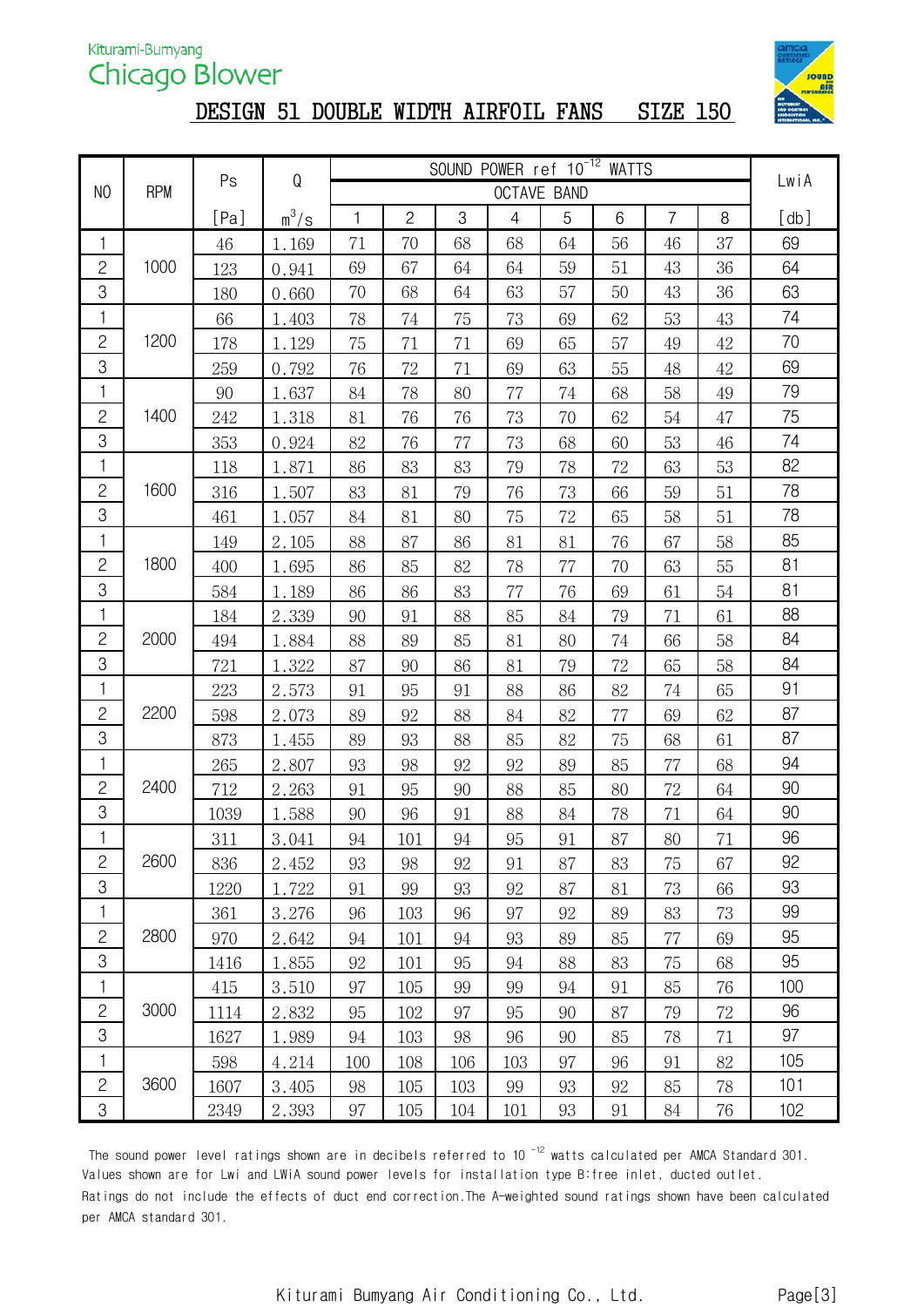

#### DESIGN 51 DOUBLE WIDTH AIRFOIL FANS SIZE 165

|                |            | Ps     | Q       | SOUND POWER ref 10 <sup>-12</sup> WATTS |                |        |                |                    |    |                |        | LwiA |
|----------------|------------|--------|---------|-----------------------------------------|----------------|--------|----------------|--------------------|----|----------------|--------|------|
| N <sub>0</sub> | <b>RPM</b> |        |         |                                         |                |        |                | <b>OCTAVE BAND</b> |    |                |        |      |
|                |            | [Pa]   | $m^3/s$ | 1                                       | $\overline{c}$ | 3      | $\overline{4}$ | 5                  | 6  | $\overline{7}$ | 8      | [db] |
| 1              |            | 46     | 1.443   | 71                                      | 71             | 68     | 69             | 64                 | 55 | 46             | 36     | 69   |
| $\mathbf{2}$   | 900        | 123    | 1.161   | 69                                      | 68             | 64     | 64             | 58                 | 51 | 43             | 36     | 65   |
| 3              |            | 180    | 0.814   | 70                                      | 69             | 64     | 63             | 57                 | 50 | 43             | 36     | 64   |
| $\mathbf{1}$   |            | 57     | 1.603   | 75                                      | 74             | 71     | 71             | 67                 | 59 | 50             | 40     | 72   |
| $\overline{c}$ | 1000       | 152    | 1.290   | 73                                      | 71             | 67     | 67             | 62                 | 54 | 47             | 39     | 68   |
| 3              |            | 222    | 0.905   | 74                                      | 71             | 67     | 66             | 60                 | 53 | 46             | 39     | 67   |
| $\mathbf{1}$   |            | $82\,$ | 1.924   | $82\,$                                  | 78             | 78     | 76             | 73                 | 66 | 56             | $46\,$ | 78   |
| $\mathbf{2}$   | 1200       | 219    | 1.549   | 79                                      | 75             | 74     | 73             | 68                 | 60 | 53             | 45     | 73   |
| $\mbox{3}$     |            | 320    | 1.086   | 80                                      | 76             | 75     | 72             | 66                 | 59 | 52             | 45     | 73   |
| 1              |            | 111    | 2.244   | 88                                      | 82             | $84\,$ | 80             | 77                 | 71 | 62             | $52\,$ | 82   |
| $\mathbf{S}$   | 1400       | 299    | 1.808   | 85                                      | 80             | $80\,$ | 77             | 73                 | 65 | 58             | 50     | 78   |
| 3              |            | 436    | 1.268   | 86                                      | 80             | 81     | 76             | 71                 | 64 | 57             | 50     | 78   |
| $\mathbf{1}$   |            | 145    | 2.565   | 90                                      | 87             | 87     | 83             | 81                 | 75 | 66             | 57     | 85   |
| $\mathbf{S}$   | 1600       | 390    | 2.066   | 87                                      | 84             | 83     | 79             | 77                 | 70 | 62             | 54     | 81   |
| $\mbox{3}$     |            | 569    | 1.450   | 88                                      | 85             | 84     | 79             | 75                 | 68 | 61             | 54     | 81   |
| 1              |            | 184    | 2.886   | 92                                      | 91             | 90     | 85             | 84                 | 79 | 70             | 61     | 88   |
| $\mathbf{2}$   | 1800       | 494    | 2.326   | 90                                      | 89             | 86     | 81             | 80                 | 74 | 66             | 58     | 84   |
| 3              |            | 721    | 1.632   | 90                                      | 90             | 87     | 81             | 79                 | 72 | 65             | 58     | 84   |
| $\mathbf{1}$   |            | 227    | 3.207   | 94                                      | 95             | 92     | 88             | 87                 | 82 | 74             | 65     | 91   |
| $\sqrt{2}$     | 2000       | 610    | 2.585   | 92                                      | 93             | 89     | 84             | 83                 | 77 | 69             | 62     | 88   |
| 3              |            | 890    | 1.814   | 91                                      | 94             | 90     | 84             | 82                 | 75 | 68             | 61     | 87   |
| 1              |            | 275    | 3.528   | 96                                      | 99             | 94     | 92             | 90                 | 85 | 78             | 68     | 94   |
| $\mathbf{S}$   | 2200       | 738    | 2.845   | 93                                      | 96             | 91     | 88             | 86                 | 80 | 72             | 65     | 91   |
| 3              |            | 1078   | 1.997   | 93                                      | 97             | 92     | 88             | 85                 | 79 | 71             | 64     | 90   |
| 1              |            | 327    | 3.850   | 97                                      | 102            | 96     | 95             | 92                 | 88 | 81             | 71     | 97   |
| $\overline{2}$ | 2400       | 879    | 3.105   | 95                                      | 99             | 93     | 91             | 88                 | 83 | 75             | 68     | 93   |
| 3              |            | 1284   | 2.180   | 94                                      | 100            | 94     | 92             | 87                 | 81 | 74             | 67     | 93   |
| 1              |            | 384    | 4.171   | 98                                      | 105            | 98     | 98             | 94                 | 90 | 83             | 74     | 100  |
| $\mathbf{2}$   | 2600       | 1032   | 3.365   | 97                                      | 102            | 96     | 94             | 90                 | 86 | 78             | 70     | 96   |
| 3              |            | 1508   | 2.363   | 95                                      | 103            | 96     | 95             | 90                 | 84 | 76             | 69     | 96   |
| 1              |            | 446    | 4.493   | 100                                     | 107            | 100    | 101            | 96                 | 93 | 86             | 77     | 102  |
| $\mathbf{2}$   | 2800       | 1198   | 3.626   | 98                                      | 104            | 98     | 96             | 92                 | 88 | 80             | 73     | 98   |
| 3              |            | 1750   | 2.547   | 96                                      | 105            | 99     | 98             | 92                 | 86 | 79             | $72\,$ | 98   |
| 1              |            | 512    | 4.815   | 101                                     | 109            | 103    | 102            | 97                 | 94 | 88             | 79     | 104  |
| $\mathbf{2}$   | 3000       | 1376   | 3.888   | 99                                      | 106            | 100    | 98             | 93                 | 90 | 83             | 75     | 100  |
| $\mbox{3}$     |            | 2011   | 2.731   | 98                                      | 106            | 101    | 99             | 93                 | 89 | 81             | 74     | 100  |
| 1              |            | 738    | 5.7814  | 104                                     | 112            | 110    | 106            | 100                | 99 | 94             | 85     | 108  |
| $\overline{c}$ | 3600       | 1986   | 4.6747  | 102                                     | 109            | 107    | 103            | 96                 | 95 | 89             | 81     | 105  |
| $\mbox{3}$     |            | 2904   | 3.2872  | 101                                     | 109            | 108    | 104            | 96                 | 94 | 87             | 80     | 105  |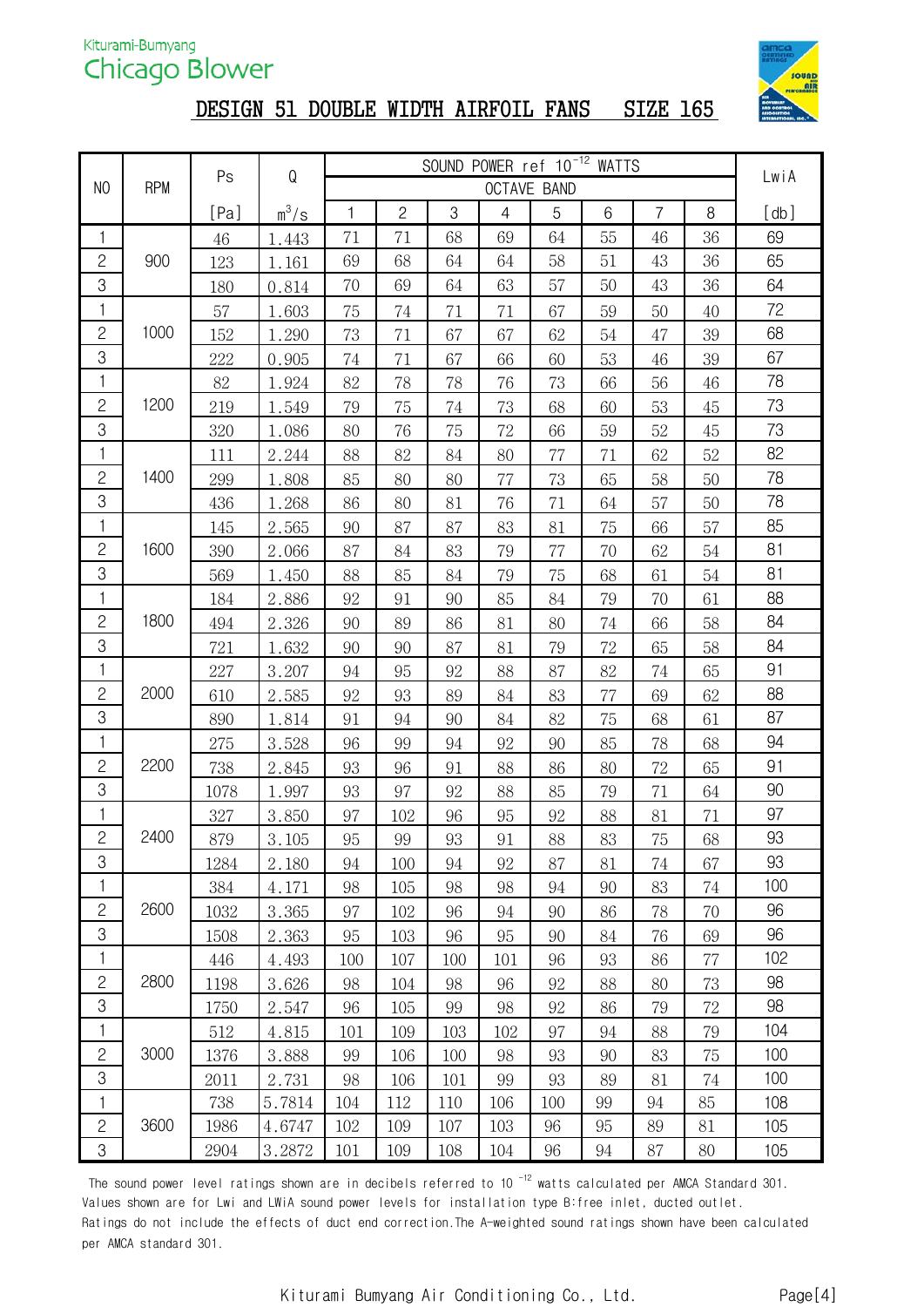

#### DESIGN 51 DOUBLE WIDTH AIRFOIL FANS SIZE 182

|                |            | Ps   | ${\mathsf Q}$ |     |                | LwiA |                |             |    |                |        |      |
|----------------|------------|------|---------------|-----|----------------|------|----------------|-------------|----|----------------|--------|------|
| N <sub>0</sub> | <b>RPM</b> |      |               |     |                |      |                | OCTAVE BAND |    |                |        |      |
|                |            | [Pa] | $m^3/s$       | 1   | $\overline{c}$ | 3    | $\overline{4}$ | 5           | 6  | $\overline{7}$ | 8      | [db] |
| 1              |            | 44   | 1.708         | 71  | 72             | 69   | 68             | 63          | 54 | 45             | 35     | 69   |
| $\overline{c}$ | 800        | 118  | 1.375         | 68  | 68             | 65   | 64             | 57          | 50 | 42             | 35     | 64   |
| 3              |            | 172  | 0.964         | 69  | 69             | 65   | 63             | 56          | 49 | 42             | 35     | 63   |
| 1              |            | 56   | 1.921         | 75  | 75             | 71   | 72             | 66          | 58 | 49             | 39     | 72   |
| $\overline{c}$ | 900        | 149  | 1.547         | 73  | 71             | 67   | 68             | 61          | 54 | 46             | 38     | 68   |
| 3              |            | 218  | 1.085         | 73  | 72             | 67   | 66             | 60          | 52 | 45             | 38     | 67   |
| 1              |            | 69   | 2.135         | 79  | 77             | 74   | 75             | 70          | 62 | 52             | 43     | 75   |
| $\mathbf{2}$   | 1000       | 184  | 1.719         | 76  | 74             | 71   | 70             | 65          | 57 | 50             | 42     | 71   |
| 3              |            | 269  | 1.205         | 77  | 75             | 71   | 70             | 63          | 56 | 49             | 42     | 70   |
| 1              |            | 99   | 2.562         | 86  | 81             | 82   | 79             | 76          | 68 | 59             | 49     | 81   |
| $\mathbf{2}$   | 1200       | 265  | 2.063         | 83  | 79             | 77   | 76             | 71          | 63 | 55             | 48     | 76   |
| 3              |            | 387  | 1.447         | 84  | 79             | 78   | 75             | 69          | 62 | 55             | 48     | 76   |
| 1              |            | 135  | 2.989         | 91  | 85             | 87   | 83             | 80          | 74 | 64             | 55     | 85   |
| $\mathbf{S}$   | 1400       | 361  | 2.408         | 88  | 83             | 83   | 80             | 76          | 68 | 61             | 53     | 81   |
| 3              |            | 527  | 1.689         | 89  | 84             | 84   | 79             | 74          | 67 | 60             | 53     | 81   |
| 1              |            | 176  | 3.416         | 94  | 90             | 90   | 86             | 84          | 78 | 69             | 60     | 88   |
| $\overline{c}$ | 1600       | 472  | 2.753         | 91  | 88             | 86   | 82             | 80          | 73 | 65             | 57     | 84   |
| 3              |            | 689  | 1.931         | 91  | 89             | 87   | 82             | 78          | 71 | 64             | 57     | 84   |
| 1              |            | 223  | 3.844         | 96  | 95             | 93   | 88             | 87          | 82 | 73             | 64     | 91   |
| $\sqrt{2}$     | 1800       | 598  | 3.098         | 93  | 92             | 89   | 84             | 83          | 77 | 69             | 61     | 87   |
| 3              |            | 873  | 2.174         | 93  | 93             | 90   | 84             | 82          | 75 | 68             | 61     | 87   |
| 1              |            | 275  | 4.272         | 97  | 99             | 95   | 91             | 90          | 85 | 77             | 68     | 94   |
| $\mathbf{2}$   | 2000       | 739  | 3.444         | 95  | 96             | 92   | 87             | 86          | 80 | 72             | 65     | 91   |
| 3              |            | 1078 | 2.417         | 95  | 97             | 93   | 87             | 85          | 78 | 71             | 64     | 90   |
| 1              |            | 333  | 4.700         | 99  | 102            | 97   | 95             | 92          | 88 | 80             | 71     | 97   |
| $\overline{c}$ | 2200       | 894  | 3.790         | 97  | 100            | 94   | 91             | 89          | 83 | 75             | 68     | 94   |
| 3              |            | 1306 | 2.661         | 96  | 101            | 95   | 91             | 88          | 81 | 74             | 67     | 94   |
| 1              |            | 396  | 5.128         | 101 | 106            | 99   | 98             | 95          | 91 | 84             | 74     | 100  |
| $\mathbf{2}$   | 2400       | 1065 | 4.137         | 99  | 103            | 97   | 94             | 91          | 86 | 78             | 71     | 96   |
| 3              |            | 1555 | 2.905         | 98  | 104            | 98   | 95             | 90          | 84 | 77             | 70     | 97   |
| 1              |            | 465  | 5.556         | 102 | 109            | 101  | 101            | 97          | 93 | 86             | 77     | 103  |
| $\mathbf{2}$   | 2600       | 1251 | 4.485         | 100 | 106            | 99   | 97             | 93          | 89 | 81             | 73     | 99   |
| 3              |            | 1827 | 3.150         | 99  | 107            | 100  | 98             | 93          | 87 | 79             | $72\,$ | 99   |
| 1              |            | 540  | 5.985         | 103 | 111            | 103  | 104            | 99          | 95 | 89             | 79     | 105  |
| $\mathbf{2}$   | 2800       | 1452 | 4.833         | 102 | 108            | 101  | 99             | 95          | 91 | 83             | 76     | 101  |
| 3              |            | 2121 | 3.396         | 100 | 109            | 102  | 101            | 95          | 89 | 82             | 75     | 102  |
| 1              |            | 620  | 6.414         | 104 | 112            | 106  | 105            | 100         | 97 | 91             | 82     | 107  |
| $\mathbf{2}$   | 3000       | 1668 | 5.182         | 103 | 109            | 104  | 101            | 96          | 93 | 86             | 78     | 103  |
| 3              |            | 2438 | 3.642         | 101 | 110            | 104  | 102            | 96          | 91 | 84             | 77     | 103  |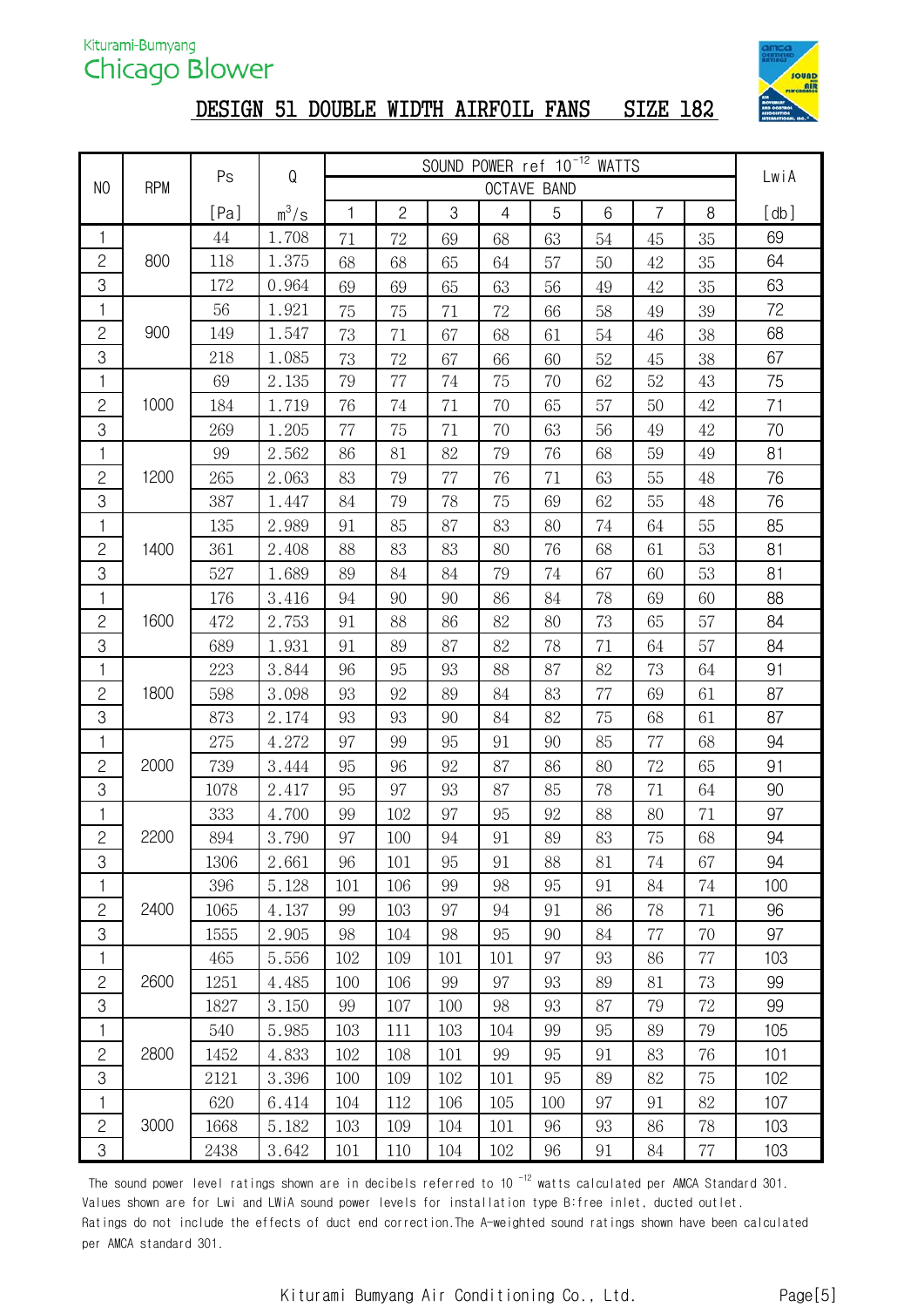

#### DESIGN 51 DOUBLE WIDTH AIRFOIL FANS SIZE 200

|                |            |      |         | SOUND POWER ref 10 <sup>-12</sup> WATTS |                |     |                |                    |     |                |    |      |
|----------------|------------|------|---------|-----------------------------------------|----------------|-----|----------------|--------------------|-----|----------------|----|------|
| N <sub>0</sub> | <b>RPM</b> | Ps   | Q       |                                         |                |     |                | <b>OCTAVE BAND</b> |     |                |    | LwiA |
|                |            | [Pa] | $m^3/s$ | $\mathbf{1}$                            | $\overline{c}$ | 3   | $\overline{4}$ | 5                  | 6   | $\overline{7}$ | 8  | [db] |
| 1              |            | 54   | 2.3067  | 74                                      | 76             | 72  | 72             | 66                 | 57  | 48             | 38 | 72   |
| $\mathbf{2}$   | 800        | 144  | 1.8571  | 72                                      | 72             | 69  | 67             | 60                 | 53  | 45             | 38 | 68   |
| $\,3$          |            | 210  | 1.3024  | 73                                      | 73             | 68  | 66             | 59                 | 52  | 45             | 38 | 67   |
| 1              |            | 68   | 2.5951  | 79                                      | 78             | 74  | 75             | $70\,$             | 61  | 52             | 42 | 75   |
| $\overline{c}$ | 900        | 182  | 2.0895  | 76                                      | 75             | 71  | 71             | 64                 | 57  | 49             | 42 | 71   |
| $\mbox{3}$     |            | 266  | 1.4655  | 77                                      | 76             | 70  | 69             | 63                 | 55  | 49             | 42 | 70   |
| $\mathbf{1}$   |            | 84   | 2.8836  | 83                                      | 81             | 78  | 78             | 73                 | 65  | 56             | 46 | 78   |
| $\mathbf{2}$   | 1000       | 225  | 2.3221  | 80                                      | 78             | 74  | 74             | 68                 | 60  | 53             | 45 | 74   |
| $\mbox{3}$     |            | 329  | 1.6287  | 81                                      | 78             | 74  | 73             | 66                 | 59  | 52             | 45 | 73   |
| 1              |            | 121  | 3.4607  | 90                                      | 85             | 85  | 83             | 79                 | 72  | 62             | 52 | 84   |
| $\mathbf{S}$   | 1200       | 324  | 2.7874  | 87                                      | 82             | 81  | 79             | 74                 | 66  | 59             | 51 | 80   |
| 3              |            | 473  | 1.9554  | 88                                      | 83             | 81  | 78             | 72                 | 65  | 58             | 51 | 79   |
| $\mathbf{1}$   |            | 165  | 4.0380  | 95                                      | 89             | 91  | 86             | 83                 | 77  | 67             | 58 | 88   |
| $\mathbf{S}$   | 1400       | 442  | 3.2533  | 92                                      | 87             | 86  | 83             | 79                 | 71  | 64             | 56 | 84   |
| $\mbox{3}$     |            | 645  | 2.2826  | 93                                      | 87             | 87  | 82             | 77                 | 70  | 63             | 56 | 84   |
| 1              |            | 215  | 4.6155  | 97                                      | 94             | 94  | 89             | 87                 | 81  | 72             | 63 | 92   |
| $\mathbf{2}$   | 1600       | 577  | 3.7197  | 95                                      | 92             | 90  | 85             | 83                 | 76  | 68             | 60 | 88   |
| $\mbox{3}$     |            | 843  | 2.6104  | 95                                      | 92             | 91  | 85             | 81                 | 74  | 67             | 60 | 87   |
| $\mathbf{1}$   |            | 272  | 5.1933  | 99                                      | 98             | 96  | 91             | 90                 | 85  | 76             | 67 | 95   |
| $\mathbf{2}$   | 1800       | 731  | 4.1869  | 97                                      | 96             | 93  | 87             | 86                 | 80  | 72             | 64 | 91   |
| $\mbox{3}$     |            | 1067 | 2.9389  | 97                                      | 97             | 94  | 87             | 85                 | 78  | 71             | 64 | 90   |
| 1              |            | 336  | 5.7714  | 101                                     | 102            | 99  | 94             | 93                 | 88  | 80             | 71 | 98   |
| $\mathbf{S}$   | 2000       | 903  | 4.6548  | 99                                      | 100            | 95  | 90             | 89                 | 83  | 75             | 68 | 94   |
| 3              |            | 1319 | 3.2681  | 99                                      | 101            | 96  | 90             | 88                 | 81  | 74             | 67 | 94   |
| 1              |            | 407  | 6.3498  | 103                                     | 106            | 101 | 98             | 96                 | 91  | 84             | 74 | 101  |
| $\overline{2}$ | 2200       | 1094 | 5.1236  | 101                                     | 103            | 98  | 94             | 92                 | 86  | 78             | 71 | 97   |
| $\mbox{3}$     |            | 1597 | 3.5982  | 100                                     | 104            | 99  | 94             | 91                 | 85  | 77             | 70 | 97   |
| 1              |            | 485  | 6.9286  | 104                                     | 109            | 103 | 101            | 98                 | 94  | 87             | 77 | 103  |
| $\mathbf{2}$   | 2400       | 1303 | 5.5933  | 103                                     | 106            | 100 | 97             | 94                 | 89  | 81             | 74 | 100  |
| 3              |            | 1903 | 3.9293  | 101                                     | 107            | 101 | 98             | 94                 | 87  | 80             | 73 | 100  |
| 1              |            | 569  | 7.5077  | 106                                     | 112            | 104 | 105            | 100                | 96  | 89             | 80 | 106  |
| $\mathbf{2}$   | 2600       | 1530 | 6.0641  | 104                                     | 109            | 102 | 100            | 96                 | 92  | 84             | 76 | 102  |
| 3              |            | 2236 | 4.2614  | 103                                     | 110            | 103 | 101            | 96                 | 90  | 82             | 75 | 103  |
| 1              |            | 660  | 8.0873  | 107                                     | 114            | 107 | 107            | 102                | 99  | 92             | 83 | 108  |
| $\mathbf{2}$   | 2800       | 1776 | 6.5360  | 105                                     | 111            | 104 | 102            | 98                 | 94  | 86             | 79 | 104  |
| $\mbox{3}$     |            | 2596 | 4.5946  | 104                                     | 112            | 105 | 104            | 98                 | 92  | 85             | 78 | 105  |
| 1              |            | 758  | 8.6674  | 108                                     | 116            | 109 | 108            | 103                | 100 | 94             | 85 | 110  |
| $\overline{c}$ | 3000       | 2041 | 7.0091  | 107                                     | 113            | 107 | 104            | 99                 | 96  | 89             | 81 | 106  |
| $\mathfrak{B}$ |            | 2984 | 4.9291  | 105                                     | 113            | 108 | 106            | 99                 | 94  | 87             | 80 | 107  |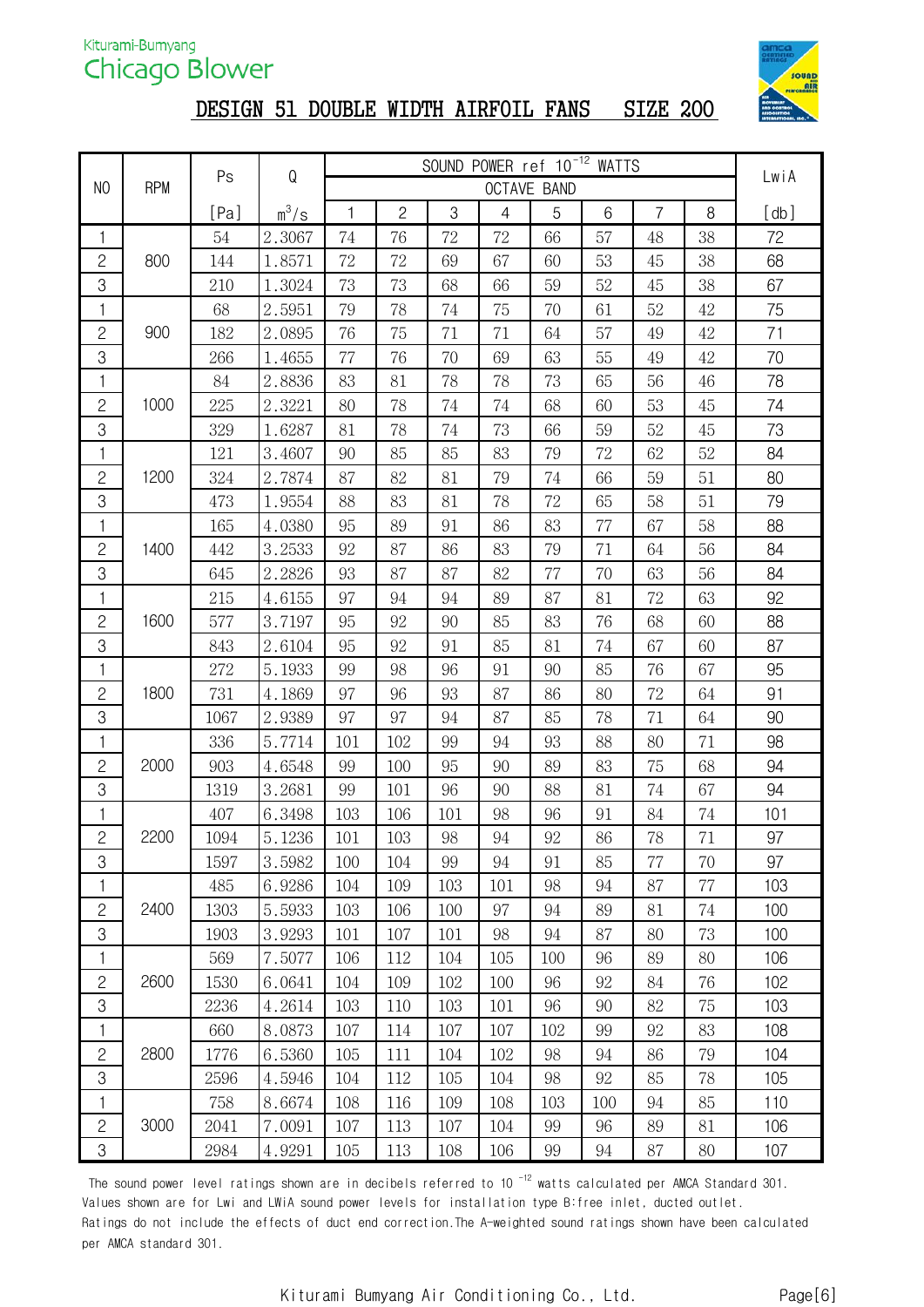

# DESIGN 51 DOUBLE WIDTH AIRFOIL FANS SIZE 222

|                |            |        | SOUND POWER ref 10 <sup>-12</sup> WATTS<br>${\mathsf Q}$<br>Ps |     |              |       |                |                    |     |                | LwiA |      |
|----------------|------------|--------|----------------------------------------------------------------|-----|--------------|-------|----------------|--------------------|-----|----------------|------|------|
| N <sub>O</sub> | <b>RPM</b> |        |                                                                |     |              |       |                | <b>OCTAVE BAND</b> |     |                |      |      |
|                |            | [Pa]   | $m^3/s$                                                        | 1   | $\mathbf{2}$ | $\,3$ | $\overline{4}$ | 5                  | 6   | $\overline{7}$ | 8    | [db] |
| 1              |            | 65     | 3.036                                                          | 78  | 79           | 75    | 74             | 69                 | 60  | 50             | 41   | 75   |
| $\overline{c}$ | 800        | 173    | 2.444                                                          | 75  | 75           | 72    | 70             | 63                 | 56  | 48             | 40   | 70   |
| 3              |            | 252    | 1.714                                                          | 76  | 76           | 71    | 69             | 62                 | 54  | 48             | 41   | 69   |
| 1              |            | $82\,$ | 3.415                                                          | 82  | 82           | 77    | 78             | 72                 | 64  | 55             | 45   | 78   |
| $\overline{c}$ | 900        | 219    | 2.750                                                          | 80  | 78           | 74    | 74             | 67                 | 59  | 52             | 44   | 74   |
| 3              |            | 320    | 1.929                                                          | 80  | 79           | 73    | 72             | 65                 | 58  | 51             | 44   | 73   |
| 1              |            | 101    | 3.795                                                          | 86  | 84           | 81    | 81             | 76                 | 68  | 58             | 49   | 81   |
| $\overline{c}$ | 1000       | 271    | 3.056                                                          | 84  | 81           | 77    | 76             | 71                 | 63  | 55             | 48   | 77   |
| $\mbox{3}$     |            | 395    | 2.144                                                          | 84  | 82           | 77    | 76             | 69                 | 62  | 55             | 48   | 76   |
| 1              |            | 145    | 4.554                                                          | 93  | 88           | 88    | 85             | 81                 | 74  | 65             | 55   | 87   |
| $\overline{c}$ | 1200       | 390    | 3.669                                                          | 90  | 86           | 84    | 82             | 77                 | 69  | 61             | 54   | 83   |
| 3              |            | 569    | 2.574                                                          | 91  | 86           | 84    | 81             | 75                 | 67  | 60             | 53   | 82   |
| 1              |            | 198    | 5.314                                                          | 98  | 92           | 94    | 89             | 86                 | 80  | 70             | 61   | 91   |
| $\overline{c}$ | 1400       | 531    | 4.282                                                          | 95  | 90           | 89    | 86             | 82                 | 74  | 66             | 59   | 87   |
| 3              |            | 775    | 3.005                                                          | 96  | 91           | 90    | 85             | 80                 | 72  | 65             | 58   | 87   |
| 1              |            | 258    | 6.074                                                          | 101 | 97           | 97    | 92             | 90                 | 84  | 75             | 65   | 95   |
| $\mathbf{2}$   | 1600       | 694    | 4.897                                                          | 98  | 95           | 93    | 88             | 85                 | 78  | 71             | 63   | 91   |
| 3              |            | 1013   | 3.437                                                          | 99  | 96           | 94    | 88             | 84                 | 77  | 70             | 63   | 90   |
| 1              |            | 327    | 6.835                                                          | 103 | 102          | 99    | 94             | 93                 | 88  | 79             | 70   | 97   |
| $\overline{c}$ | 1800       | 878    | 5.512                                                          | 100 | 99           | 96    | 90             | 89                 | 82  | 75             | 67   | 94   |
| 3              |            | 1283   | 3.870                                                          | 100 | 100          | 97    | 90             | 88                 | 81  | 73             | 66   | 93   |
| $\mathbf{1}$   |            | 404    | 7.596                                                          | 105 | 106          | 102   | 97             | 96                 | 91  | 83             | 73   | 100  |
| $\overline{c}$ | 2000       | 1085   | 6.129                                                          | 102 | 103          | 98    | 93             | 92                 | 86  | 78             | 70   | 97   |
| 3              |            | 1585   | 4.304                                                          | 102 | 104          | 99    | 93             | 91                 | 84  | 77             | 70   | 97   |
| 1              |            | 489    | 8.358                                                          | 106 | 109          | 104   | 101            | 98                 | 94  | 86             | 77   | 103  |
| $\overline{c}$ | 2200       | 1314   | 6.747                                                          | 104 | 106          | 101   | 97             | 94                 | 89  | 81             | 74   | 100  |
| 3              |            | 1920   | 4.740                                                          | 103 | 107          | 102   | 97             | 94                 | 87  | 80             | 73   | 100  |
| 1              |            | 582    | 9.120                                                          | 108 | 112          | 106   | 104            | 101                | 97  | 89             | 80   | 106  |
| $\mathbf{S}$   | 2400       | 1566   | 7.367                                                          | 106 | 110          | 103   | 100            | 97                 | 92  | 84             | 76   | 102  |
| $\rm 3$        |            | 2288   | 5.177                                                          | 105 | 111          | 104   | 101            | 96                 | 90  | 82             | 75   | 103  |
| 1              |            | 684    | 9.883                                                          | 109 | 116          | 107   | 107            | 103                | 99  | 92             | 83   | 109  |
| $\mathbf{S}$   | 2600       | 1839   | 7.988                                                          | 107 | 113          | 105   | 103            | 99                 | 95  | 87             | 79   | 105  |
| $\mbox{3}$     |            | 2689   | 5.616                                                          | 106 | 114          | 106   | 104            | 99                 | 93  | 85             | 78   | 106  |
| 1              |            | 793    | 10.646                                                         | 110 | 118          | 110   | 110            | 105                | 101 | 95             | 85   | 111  |
| $\overline{c}$ | 2800       | 2136   | 8.611                                                          | 109 | 115          | 107   | 105            | 101                | 97  | 89             | 81   | 107  |
| $\rm 3$        |            | 3123   | 6.057                                                          | 107 | 116          | 108   | 107            | 101                | 95  | 87             | 80   | 108  |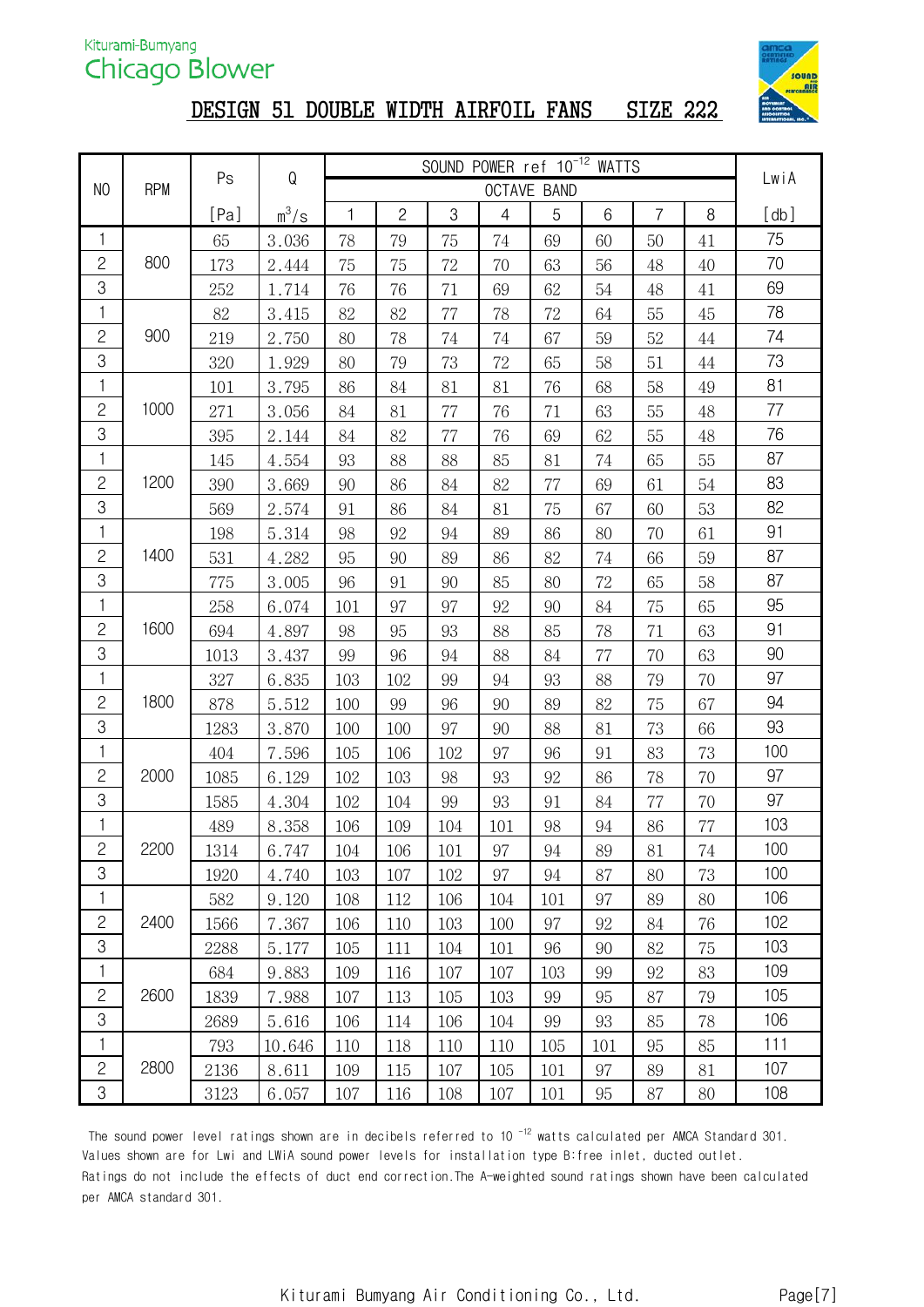

## DESIGN 51 DOUBLE WIDTH AIRFOIL FANS SIZE 245

|                |            | Ps   | ${\sf Q}$ | SOUND POWER ref 10 <sup>-12</sup> WATTS |                |     |                |                    |    |                |        | LwiA |
|----------------|------------|------|-----------|-----------------------------------------|----------------|-----|----------------|--------------------|----|----------------|--------|------|
| N <sub>O</sub> | <b>RPM</b> |      |           |                                         |                |     |                | <b>OCTAVE BAND</b> |    |                |        |      |
|                |            | [Pa] | $m^3/s$   | 1                                       | $\overline{c}$ | 3   | $\overline{4}$ | 5                  | 6  | $\overline{7}$ | $\, 8$ | [db] |
| 1              |            | 66   | 3.836     | 72                                      | 76             | 70  | 66             | 63                 | 58 | 51             | 44     | 69   |
| $\overline{c}$ | 700        | 180  | 2.987     | 69                                      | 72             | 68  | 63             | 59                 | 54 | 49             | 43     | 66   |
| 3              |            | 251  | 2.144     | 68                                      | 72             | 66  | 61             | 57                 | 52 | 47             | $42\,$ | 64   |
| 1              |            | 87   | 4.384     | 73                                      | 82             | 74  | 69             | 67                 | 62 | 55             | 48     | 73   |
| $\overline{c}$ | 800        | 236  | 3.414     | 72                                      | 76             | 72  | 67             | 63                 | 58 | 53             | 47     | 70   |
| 3              |            | 328  | 2.451     | 70                                      | 77             | 70  | 65             | 60                 | 56 | 51             | 46     | 68   |
| 1              |            | 110  | 4.932     | 76                                      | 85             | 77  | 73             | 70                 | 66 | 59             | 52     | 76   |
| $\overline{c}$ | 900        | 298  | 3.842     | 75                                      | 80             | 75  | 70             | 66                 | 62 | 56             | 51     | 73   |
| 3              |            | 415  | 2.758     | 73                                      | 80             | 73  | 69             | 64                 | 59 | 54             | 49     | 71   |
| 1              |            | 136  | 5.480     | 80                                      | 86             | 81  | 76             | 73                 | 69 | 62             | 55     | 79   |
| $\mathbf{2}$   | 1000       | 368  | 4.270     | 79                                      | 82             | 78  | 73             | 69                 | 65 | 59             | 54     | 76   |
| 3              |            | 513  | 3.065     | 77                                      | 82             | 76  | 72             | 67                 | 62 | 57             | 52     | 74   |
| 1              |            | 195  | 6.578     | 88                                      | 89             | 88  | 82             | 77                 | 74 | 68             | 61     | 84   |
| $\overline{c}$ | 1200       | 531  | 5.126     | 86                                      | 86             | 84  | 79             | 74                 | 70 | 65             | 59     | 81   |
| 3              |            | 739  | 3.681     | 83                                      | 85             | 83  | 78             | 72                 | 67 | 63             | 58     | 80   |
| 1              |            | 266  | 7.676     | 94                                      | 91             | 94  | 86             | 81                 | 78 | 73             | 66     | 89   |
| $\overline{c}$ | 1400       | 723  | 5.985     | 91                                      | 89             | 90  | 84             | 78                 | 74 | 69             | 64     | 86   |
| 3              |            | 1007 | 4.298     | 88                                      | 88             | 89  | 82             | 77                 | 72 | 67             | 62     | 85   |
| $\mathbf{1}$   |            | 348  | 8.774     | 99                                      | 93             | 99  | 91             | 85                 | 82 | 77             | 70     | 94   |
| $\overline{c}$ | 1600       | 945  | 6.845     | 96                                      | 91             | 94  | 88             | 82                 | 78 | 73             | 68     | 90   |
| 3              |            | 1317 | 4.917     | 93                                      | 90             | 95  | 86             | 80                 | 76 | 71             | 66     | 89   |
| 1              |            | 440  | 9.874     | 103                                     | 96             | 103 | 94             | 88                 | 85 | 81             | 74     | 97   |
| $\mathbf{2}$   | 1800       | 1198 | 7.707     | 99                                      | 95             | 98  | 91             | 85                 | 82 | 77             | 71     | 93   |
| 3              |            | 1669 | 5.539     | 96                                      | 93             | 98  | 89             | 84                 | 79 | 74             | 69     | 93   |
| 1              |            | 543  | 10.974    | 104                                     | 100            | 104 | 97             | 91                 | 88 | 84             | $77\,$ | 100  |
| $\mathbf{S}$   | 2000       | 1480 | 8.571     | 101                                     | 98             | 100 | 94             | 89                 | 84 | 80             | $74\,$ | 96   |
| $\mbox{3}$     |            | 2063 | 6.162     | 98                                      | 96             | 100 | 93             | 87                 | 82 | 77             | 72     | 95   |
| 1              |            | 658  | 12.076    | 106                                     | 104            | 106 | 101            | 94                 | 90 | 86             | 80     | 102  |
| $\mathbf{S}$   | 2200       | 1793 | 9.439     | 103                                     | 102            | 102 | 98             | 92                 | 87 | 83             | $77\,$ | 99   |
| $\mbox{3}$     |            | 2500 | 6.788     | 99                                      | 100            | 101 | 96             | 90                 | 85 | 80             | 75     | 98   |
| 1              |            | 783  | 13.178    | 108                                     | 107            | 107 | 104            | 97                 | 93 | 89             | 83     | 105  |
| $\overline{c}$ | 2400       | 2136 | 10.308    | 104                                     | 105            | 103 | 101            | 95                 | 89 | 85             | 80     | 101  |
| $\rm 3$        |            | 2980 | 7.417     | 101                                     | 102            | 103 | 100            | 93                 | 87 | 82             | 78     | 100  |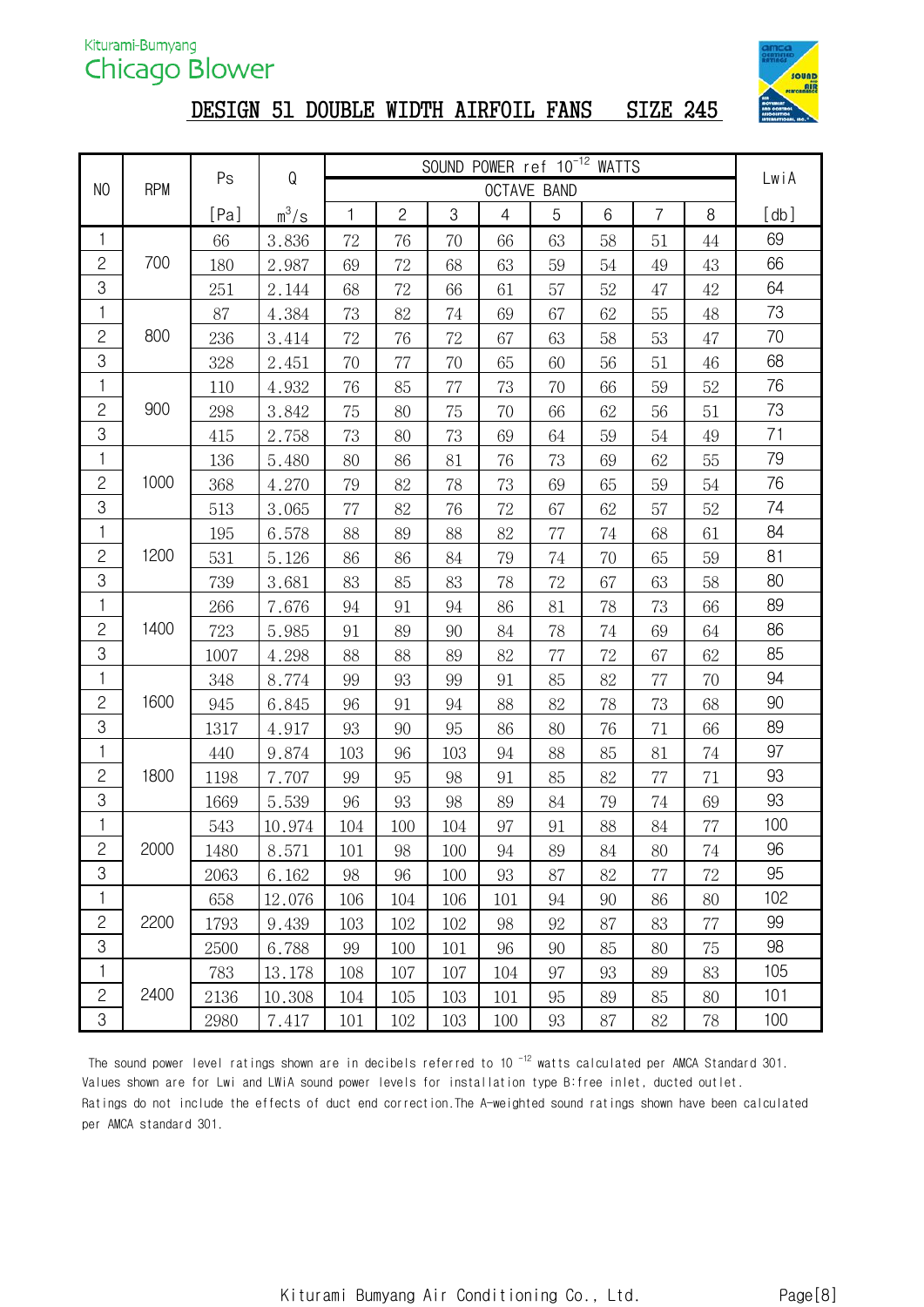

# DESIGN 51 DOUBLE WIDTH AIRFOIL FANS SIZE 270

| SOUND POWER ref 10 <sup>-12</sup> WATTS<br>${\sf Q}$<br>Ps |            |      |         |     |                |     |                |                    | LwiA |                |        |      |
|------------------------------------------------------------|------------|------|---------|-----|----------------|-----|----------------|--------------------|------|----------------|--------|------|
| N <sub>0</sub>                                             | <b>RPM</b> |      |         |     |                |     |                | <b>OCTAVE BAND</b> |      |                |        |      |
|                                                            |            | [Pa] | $m^3/s$ | 1   | $\overline{c}$ | 3   | $\overline{4}$ | 5                  | 6    | $\overline{7}$ | $\, 8$ | [db] |
| 1                                                          |            | 59   | 4.394   | 74  | 74             | 69  | 65             | 62                 | 56   | 49             | 42     | 67   |
| $\overline{c}$                                             | 600        | 161  | 3.422   | 70  | 71             | 66  | 62             | 58                 | 53   | 47             | 41     | 64   |
| 3                                                          |            | 224  | 2.456   | 70  | 70             | 65  | 60             | 56                 | 51   | 46             | 41     | 63   |
| 1                                                          |            | 81   | 5.127   | 76  | 80             | 74  | 69             | 66                 | 61   | 54             | 47     | 72   |
| $\overline{c}$                                             | 700        | 219  | 3.993   | 73  | 76             | 71  | 66             | 62                 | 57   | 52             | 46     | 69   |
| 3                                                          |            | 305  | 2.866   | 73  | 76             | 70  | 65             | 60                 | 55   | 50             | 45     | 67   |
| 1                                                          |            | 105  | 5.860   | 78  | 86             | 78  | 73             | 70                 | 65   | 58             | 51     | 76   |
| $\mathbf{S}$                                               | 800        | 286  | 4.564   | 76  | 80             | 75  | 70             | 66                 | 61   | 56             | 50     | 73   |
| 3                                                          |            | 398  | 3.276   | 75  | 82             | 74  | 68             | 64                 | 59   | 54             | 49     | 72   |
| 1                                                          |            | 133  | 6.593   | 80  | 89             | 81  | 76             | 73                 | 69   | 62             | 55     | 80   |
| $\overline{c}$                                             | 900        | 362  | 5.136   | 79  | 84             | 78  | 73             | 69                 | 65   | 59             | 54     | 76   |
| 3                                                          |            | 504  | 3.687   | 77  | 85             | 77  | 72             | 67                 | 62   | 58             | 53     | 75   |
| 1                                                          |            | 165  | 7.326   | 84  | 90             | 84  | 79             | 76                 | 72   | 65             | 58     | 82   |
| $\mathbf{2}$                                               | 1000       | 447  | 5.708   | 83  | 86             | 81  | 77             | 72                 | 68   | 62             | 57     | 79   |
| 3                                                          |            | 623  | 4.098   | 81  | 86             | 80  | 75             | 70                 | 65   | 61             | 56     | 78   |
| 1                                                          |            | 237  | 8.793   | 91  | 93             | 91  | 85             | 80                 | 77   | 71             | 64     | 88   |
| $\mathbf{2}$                                               | 1200       | 645  | 6.855   | 89  | 89             | 87  | 82             | 77                 | 73   | 68             | 62     | 84   |
| 3                                                          |            | 898  | 4.923   | 87  | 89             | 87  | 81             | 75                 | 71   | 66             | 61     | 83   |
| 1                                                          |            | 323  | 10.261  | 97  | 95             | 97  | 90             | 84                 | 81   | 76             | 69     | 93   |
| $\mathbf{S}$                                               | 1400       | 878  | 8.003   | 95  | 92             | 93  | 87             | 81                 | 77   | 72             | 67     | 89   |
| 3                                                          |            | 1223 | 5.749   | 92  | 91             | 93  | 86             | 80                 | 75   | 70             | 65     | 88   |
| 1                                                          |            | 422  | 11.730  | 103 | 96             | 103 | 94             | 88                 | 85   | 80             | 73     | 97   |
| $\overline{c}$                                             | 1600       | 1148 | 9.155   | 100 | 95             | 97  | 91             | 85                 | 81   | 76             | 71     | 93   |
| 3                                                          |            | 1600 | 6.579   | 96  | 93             | 99  | 90             | 83                 | 79   | 74             | 69     | 93   |
| 1                                                          |            | 534  | 13.201  | 106 | 99             | 106 | 97             | 91                 | 88   | 84             | $77\,$ | 100  |
| $\mathbf{S}$                                               | 1800       | 1455 | 10.310  | 103 | 98             | 101 | 94             | 88                 | 85   | 80             | 74     | 96   |
| 3                                                          |            | 2027 | 7.412   | 99  | 96             | 102 | 93             | 87                 | 82   | 77             | 73     | 96   |
| 1                                                          |            | 660  | 14.673  | 108 | 103            | 107 | 100            | 94                 | 91   | 87             | 80     | 103  |
| $\mathbf{2}$                                               | 2000       | 1798 | 11.469  | 105 | 102            | 103 | 97             | 92                 | 87   | 83             | 77     | 99   |
| $\mbox{3}$                                                 |            | 2507 | 8.248   | 101 | 99             | 104 | 96             | 90                 | 85   | 81             | 76     | 98   |
| 1                                                          |            | 799  | 16.147  | 110 | 107            | 108 | 104            | 97                 | 93   | 89             | 83     | 105  |
| $\mathbf{2}$                                               | 2200       | 2179 | 12.632  | 106 | 105            | 104 | 100            | 95                 | 90   | 86             | 80     | 102  |
| $\,3$                                                      |            | 3039 | 9.089   | 103 | 103            | 105 | 100            | 93                 | 88   | 83             | 78     | 101  |
| 1                                                          |            | 951  | 17.623  | 111 | 110            | 110 | 107            | 100                | 95   | 92             | 86     | 108  |
| $\mathbf{2}$                                               | 2400       | 2597 | 13.800  | 108 | 108            | 106 | 103            | 97                 | 92   | 88             | 83     | 104  |
| 3                                                          |            | 3624 | 9.934   | 104 | 105            | 106 | 103            | 96                 | 90   | 86             | 81     | 104  |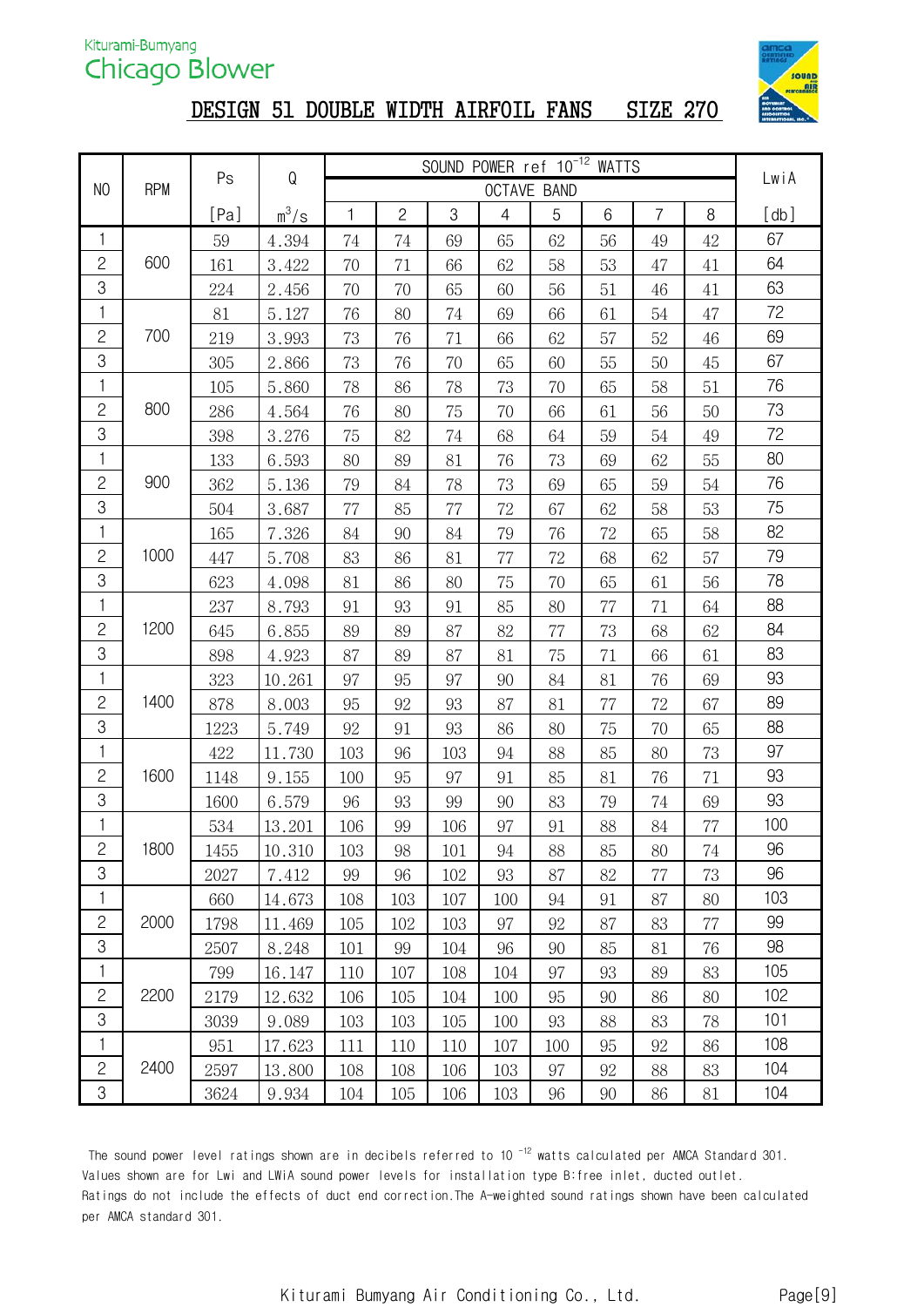

# DESIGN 51 DOUBLE WIDTH AIRFOIL FANS SIZE 300

|                |            | Ps     | ${\sf Q}$ |     |              | SOUND POWER ref 10 <sup>-12</sup> WATTS |                |                    |    |                |        |      |
|----------------|------------|--------|-----------|-----|--------------|-----------------------------------------|----------------|--------------------|----|----------------|--------|------|
| N <sub>O</sub> | <b>RPM</b> |        |           |     |              |                                         |                | <b>OCTAVE BAND</b> |    |                |        | LwiA |
|                |            | [Pa]   | $m^3/s$   | 1   | $\mathbf{2}$ | 3                                       | $\overline{4}$ | 5                  | 6  | $\overline{7}$ | 8      | [db] |
| 1              |            | 50     | 4.896     | 75  | 70           | 66                                      | 63             | 59                 | 53 | 46             | 39     | 65   |
| $\overline{c}$ | 500        | 136    | 3.813     | 70  | 68           | 64                                      | 60             | 56                 | 50 | 45             | 39     | 62   |
| 3              |            | 189    | 2.736     | 71  | 66           | 62                                      | 58             | 53                 | 48 | 44             | 39     | 60   |
| 1              |            | $72\,$ | 5.876     | 77  | 78           | $72\,$                                  | 68             | 65                 | 59 | 52             | 45     | 71   |
| $\overline{c}$ | 600        | 195    | 4.576     | 74  | 74           | 69                                      | 65             | 61                 | 56 | 50             | $44\,$ | 67   |
| 3              |            | 272    | 3.285     | 74  | 74           | 68                                      | 63             | 58                 | 54 | 49             | 44     | 66   |
| 1              |            | 98     | 6.856     | 79  | 84           | 77                                      | 72             | 69                 | 64 | 57             | 50     | 75   |
| $\mathbf{S}$   | 700        | 266    | 5.340     | 77  | 79           | 74                                      | 69             | 65                 | 60 | 55             | 49     | 72   |
| 3              |            | 370    | 3.833     | 76  | 80           | 73                                      | 68             | 63                 | 58 | 53             | 48     | 71   |
| 1              |            | 128    | 7.836     | 81  | 89           | 81                                      | 76             | 73                 | 68 | 61             | 54     | 79   |
| $\overline{c}$ | 800        | 347    | 6.105     | 80  | 84           | 78                                      | 73             | 69                 | 64 | 59             | 53     | 76   |
| $\mbox{3}$     |            | 484    | 4.382     | 78  | 85           | 77                                      | 71             | 67                 | 62 | 57             | 52     | 75   |
| 1              |            | 162    | 8.817     | 84  | 92           | 84                                      | 79             | 76                 | 72 | 65             | 58     | 83   |
| $\overline{c}$ | 900        | 440    | 6.870     | 83  | 87           | 81                                      | 76             | 72                 | 68 | 62             | 56     | 79   |
| 3              |            | 612    | 4.932     | 81  | 88           | 80                                      | 75             | 70                 | 65 | 60             | 56     | 78   |
| 1              |            | 200    | 9.797     | 88  | 94           | 87                                      | 82             | 79                 | 75 | 68             | 61     | 85   |
| $\mathbf{2}$   | 1000       | 543    | 7.636     | 86  | 89           | 84                                      | 80             | 75                 | 71 | 65             | 60     | 82   |
| 3              |            | 756    | 5.483     | 84  | 90           | 83                                      | 78             | 73                 | 68 | 64             | 59     | 81   |
| $\mathbf{1}$   |            | 288    | 11.760    | 95  | 96           | 94                                      | 88             | 83                 | 80 | 74             | 67     | 91   |
| $\mathbf{2}$   | 1200       | 783    | 9.170     | 93  | 93           | 91                                      | 85             | 80                 | 76 | 71             | 65     | 87   |
| 3              |            | 1090   | 6.587     | 90  | 92           | 90                                      | 84             | 78                 | 74 | 69             | 64     | 86   |
| 1              |            | 392    | 13.724    | 101 | 98           | 100                                     | 93             | 87                 | 84 | 79             | 72     | 96   |
| $\overline{c}$ | 1400       | 1066   | 10.709    | 98  | 96           | 96                                      | 90             | 84                 | 80 | 75             | 70     | 92   |
| 3              |            | 1486   | 7.695     | 95  | 95           | 96                                      | 89             | 83                 | 78 | 73             | 68     | 91   |
| 1              |            | 512    | 15.690    | 106 | 100          | 106                                     | 97             | 91                 | 88 | 83             | 76     | 100  |
| $\mathbf{2}$   | 1600       | 1395   | 12.253    | 103 | 98           | 100                                     | 94             | 88                 | 84 | 79             | 74     | 96   |
| 3              |            | 1944   | 8.807     | 100 | 97           | 102                                     | 93             | 86                 | 82 | 77             | 72     | 96   |
| 1              |            | 649    | 17.658    | 110 | 102          | 109                                     | 100            | 94                 | 91 | 87             | 80     | 103  |
| $\overline{c}$ | 1800       | 1767   | 13.801    | 106 | 101          | 104                                     | 97             | 91                 | 87 | 83             | 77     | 99   |
| $\rm 3$        |            | 2465   | 9.925     | 103 | 99           | 105                                     | 96             | 90                 | 85 | 80             | 76     | 99   |
| 1              |            | 801    | 19.629    | 112 | 107          | 110                                     | 103            | 97                 | 94 | 90             | 83     | 106  |
| $\mathbf{2}$   | 2000       | 2185   | 15.357    | 108 | 105          | 106                                     | 100            | 95                 | 90 | 86             | 80     | 102  |
| $\,3$          |            | 3049   | 11.049    | 105 | 103          | 107                                     | 99             | 93                 | 88 | 83             | 79     | 102  |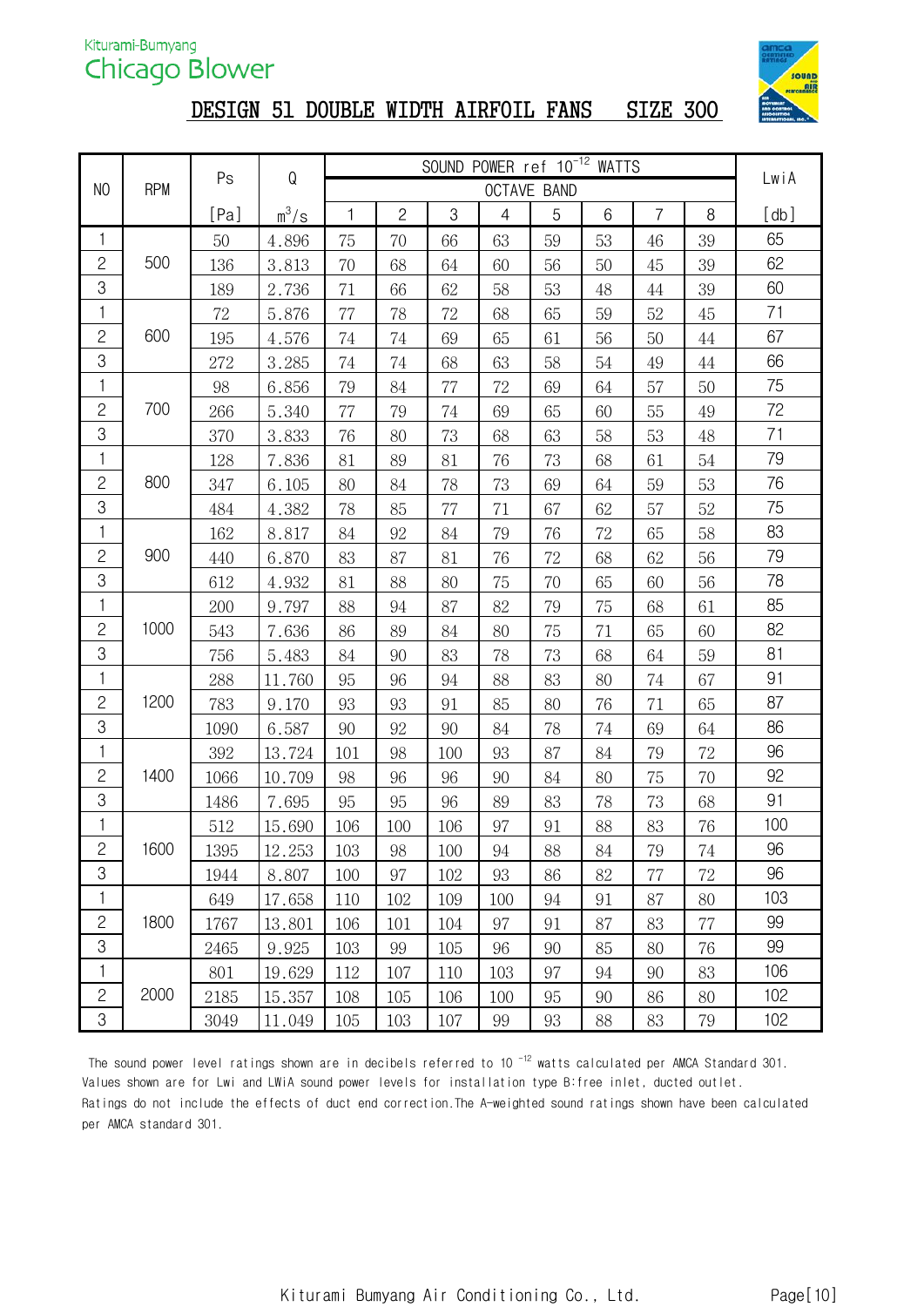

#### DESIGN 51 DOUBLE WIDTH AIRFOIL FANS SIZE 330

| SOUND POWER ref 10 <sup>-12</sup> WATTS<br>${\mathsf Q}$<br>Ps |            |      |         |     |                |     |                |             | LwiA |                |        |            |
|----------------------------------------------------------------|------------|------|---------|-----|----------------|-----|----------------|-------------|------|----------------|--------|------------|
| N <sub>0</sub>                                                 | <b>RPM</b> |      |         |     |                |     |                | OCTAVE BAND |      |                |        |            |
|                                                                |            | [Pa] | $m^3/s$ | 1   | $\overline{2}$ | 3   | $\overline{4}$ | 5           | 6    | $\overline{7}$ | 8      | $[\,db\,]$ |
| 1                                                              |            | 38   | 5.233   | 80  | 84             | 76  | 73             | 69          | 61   | 52             | 42     | 75         |
| $\mathbf{2}$                                                   | 400        | 104  | 4.050   | 79  | 83             | 76  | 72             | 67          | 61   | 52             | $44\,$ | 74         |
| 3                                                              |            | 141  | 2.882   | 78  | 82             | 75  | 71             | 66          | 59   | 51             | $42\,$ | 73         |
| 1                                                              |            | 59   | 6.542   | 83  | 93             | 82  | 79             | 75          | 69   | 60             | 50     | 82         |
| $\mathbf{S}$                                                   | 500        | 162  | 5.063   | 81  | 91             | 82  | 78             | 74          | 68   | 60             | 52     | 81         |
| 3                                                              |            | 221  | 3.604   | 80  | 91             | 80  | 77             | 72          | 67   | 58             | 50     | 80         |
| 1                                                              |            | 84   | 7.851   | 84  | 96             | 87  | 85             | 80          | 76   | 66             | 56     | 87         |
| $\mathbf{2}$                                                   | 600        | 233  | 6.077   | 83  | 94             | 87  | 84             | 79          | 74   | 66             | 58     | 86         |
| $\mbox{3}$                                                     |            | 318  | 4.326   | 82  | 94             | 85  | 83             | 77          | 73   | 64             | 56     | 85         |
| 1                                                              |            | 115  | 9.161   | 89  | 97             | 94  | 89             | 84          | 80   | 72             | 62     | 91         |
| $\overline{c}$                                                 | 700        | 317  | 7.092   | 88  | 96             | 93  | 88             | 83          | 79   | 71             | 63     | 90         |
| $\mbox{3}$                                                     |            | 433  | 5.049   | 87  | 95             | 93  | 87             | 82          | 77   | 69             | 61     | 89         |
| 1                                                              |            | 150  | 10.470  | 93  | 99             | 101 | 92             | 88          | 84   | 76             | 67     | 96         |
| $\mathbf{2}$                                                   | 800        | 415  | 8.108   | 93  | 97             | 99  | 91             | 87          | 82   | 76             | 67     | 95         |
| $\mbox{3}$                                                     |            | 565  | 5.773   | 92  | 96             | 99  | 90             | 86          | 81   | 74             | 66     | 94         |
| 1                                                              |            | 190  | 11.781  | 97  | 100            | 106 | 95             | 91          | 87   | 80             | 71     | 100        |
| $\mathbf{2}$                                                   | 900        | 525  | 9.125   | 97  | 98             | 105 | 94             | 90          | 86   | 80             | 71     | 99         |
| 3                                                              |            | 716  | 6.497   | 96  | 97             | 104 | 93             | 89          | 84   | 78             | 70     | 98         |
| 1                                                              |            | 235  | 13.091  | 101 | 101            | 109 | 98             | 94          | 90   | 84             | 75     | 103        |
| $\mathbf{2}$                                                   | 1000       | 648  | 10.143  | 100 | 99             | 108 | 97             | 94          | 89   | 83             | 75     | 102        |
| $\mbox{3}$                                                     |            | 884  | 7.223   | 99  | 98             | 107 | 96             | 93          | 87   | 82             | 73     | 101        |
| 1                                                              |            | 338  | 15.715  | 106 | 103            | 112 | 103            | 100         | 95   | 91             | 81     | 107        |
| $\overline{c}$                                                 | 1200       | 935  | 12.184  | 106 | 102            | 111 | 102            | 99          | 94   | 89             | 81     | 106        |
| 3                                                              |            | 1275 | 8.679   | 105 | 100            | 110 | 101            | 98          | 93   | 88             | 79     | 105        |
| 1                                                              |            | 460  | 18.340  | 109 | 108            | 114 | 110            | 104         | 99   | 95             | 87     | 111        |
| $\mathbf{2}$                                                   | 1400       | 1274 | 14.231  | 109 | 107            | 112 | 109            | 103         | 98   | 94             | 86     | 110        |
| 3                                                              |            | 1738 | 10.141  | 108 | 105            | 112 | 108            | 102         | 97   | 92             | 85     | 109        |
| 1                                                              |            | 602  | 20.969  | 111 | 112            | 115 | 116            | 107         | 103  | 99             | 91     | 115        |
| $\mathbf{2}$                                                   | 1600       | 1666 | 16.285  | 111 | 111            | 114 | 115            | 106         | 102  | 97             | 91     | 114        |
| $\mbox{3}$                                                     |            | 2274 | 11.610  | 110 | 110            | 113 | 114            | 105         | 101  | 96             | 89     | 114        |
| 1                                                              |            | 762  | 23.602  | 113 | 116            | 116 | 122            | 110         | 107  | 102            | 96     | 120        |
| $\mathbf{2}$                                                   | 1800       | 2112 | 18.349  | 113 | 115            | 115 | 120            | 110         | 106  | 101            | 95     | 119        |
| 3                                                              |            | 2884 | 13.087  | 112 | 114            | 114 | 120            | 108         | 105  | 99             | 93     | 118        |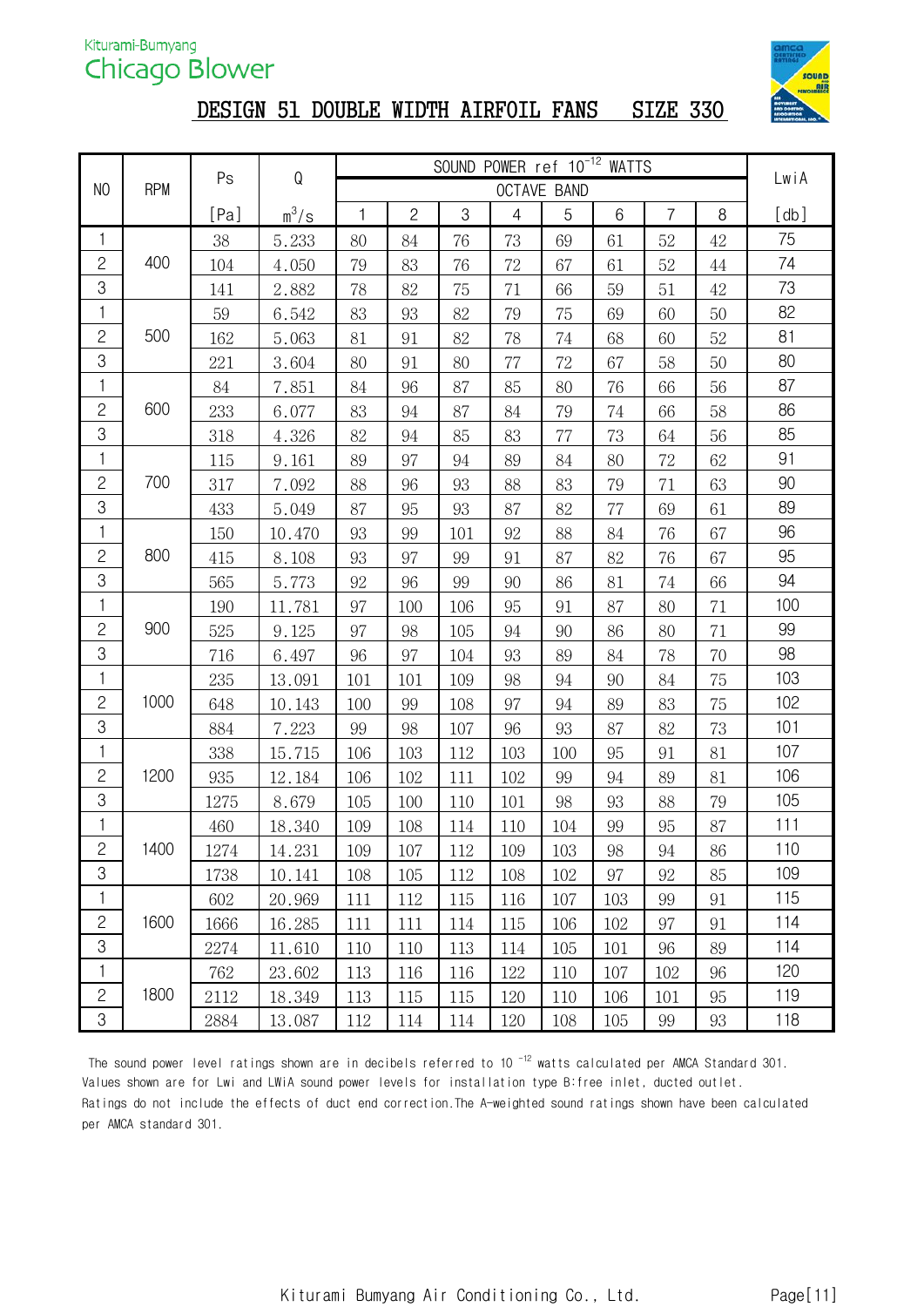

# DESIGN 51 DOUBLE WIDTH AIRFOIL FANS SIZE 365

|                           |            |      |         | SOUND POWER ref 10 <sup>-12</sup> WATTS<br>Q |                |     |                |             |     |                |        |      |
|---------------------------|------------|------|---------|----------------------------------------------|----------------|-----|----------------|-------------|-----|----------------|--------|------|
| N <sub>0</sub>            | <b>RPM</b> | Ps   |         |                                              |                |     |                | OCTAVE BAND |     |                |        | LwiA |
|                           |            | [Pa] | $m^3/s$ | 1                                            | $\overline{c}$ | 3   | $\overline{4}$ | 5           | 6   | $\overline{7}$ | 8      | [db] |
| 1                         |            | 45   | 6.937   | 84                                           | 87             | 79  | 76             | 71          | 64  | 54             | 45     | 78   |
| $\overline{c}$            | 400        | 125  | 5.369   | 82                                           | 86             | 79  | 75             | 70          | 63  | 55             | 47     | 77   |
| $\,3$                     |            | 170  | 3.821   | 81                                           | 85             | 78  | 74             | 69          | 62  | 53             | 45     | 76   |
| $\mathbf{1}$              |            | 71   | 8.673   | 86                                           | 96             | 85  | 82             | 78          | 72  | 62             | 53     | 85   |
| $\overline{c}$            | 500        | 195  | 6.713   | 84                                           | 94             | 85  | 81             | 76          | 71  | 63             | 54     | 84   |
| 3                         |            | 266  | 4.778   | 83                                           | 94             | 83  | 80             | 75          | 69  | 61             | 53     | 83   |
| 1                         |            | 102  | 10.408  | 88                                           | 99             | 90  | 87             | 83          | 78  | 69             | 59     | 90   |
| $\mathbf{S}$              | 600        | 281  | 8.057   | 86                                           | 97             | 90  | 87             | 82          | 77  | 69             | 60     | 89   |
| 3                         |            | 383  | 5.736   | 85                                           | 97             | 88  | 86             | 80          | 75  | 67             | 59     | 88   |
| 1                         |            | 139  | 12.144  | 92                                           | 101            | 97  | 91             | 87          | 83  | 74             | 65     | 94   |
| $\overline{c}$            | 700        | 383  | 9.404   | 92                                           | 99             | 96  | 91             | 86          | 81  | 74             | 66     | 93   |
| $\mathfrak{S}$            |            | 522  | 6.695   | 90                                           | 98             | 96  | 90             | 85          | 80  | 72             | 64     | 92   |
| $\mathbf{1}$              |            | 181  | 13.881  | 97                                           | 102            | 104 | 95             | 91          | 87  | 79             | 70     | 99   |
| $\mathbf{2}$              | 800        | 500  | 10.751  | 96                                           | 100            | 102 | 94             | 90          | 85  | 78             | 70     | 97   |
| 3                         |            | 682  | 7.655   | 95                                           | 99             | 102 | 93             | 89          | 84  | 77             | 68     | 97   |
| $\mathbf{1}$              |            | 229  | 15.618  | 100                                          | 103            | 109 | 98             | 94          | 90  | 83             | 74     | 103  |
| $\mathbf{S}$              | 900        | 634  | 12.101  | 100                                          | 101            | 108 | 97             | 93          | 89  | 82             | 74     | 102  |
| $\ensuremath{\mathsf{3}}$ |            | 864  | 8.617   | 99                                           | 100            | 107 | 96             | 92          | 87  | 81             | $72\,$ | 101  |
| 1                         |            | 283  | 17.356  | 104                                          | 104            | 112 | 101            | 97          | 93  | 87             | 77     | 106  |
| $\mathbf{2}$              | 1000       | 783  | 13.452  | 103                                          | 102            | 111 | 100            | 96          | 92  | 86             | 78     | 105  |
| $\mbox{3}$                |            | 1068 | 9.581   | 102                                          | 101            | 110 | 99             | 95          | 90  | 84             | 76     | 104  |
| 1                         |            | 408  | 20.835  | 110                                          | 106            | 115 | 105            | 103         | 98  | 94             | 84     | 110  |
| $\overline{c}$            | 1200       | 1129 | 16.161  | 109                                          | 105            | 114 | 105            | 102         | 97  | 92             | 84     | 109  |
| 3                         |            | 1540 | 11.515  | 108                                          | 103            | 113 | 104            | 101         | 95  | 90             | 82     | 108  |
| 1                         |            | 556  | 24.318  | 112                                          | 111            | 117 | 113            | 107         | 102 | 98             | 89     | 114  |
| $\mathbf{2}$              | 1400       | 1538 | 18.881  | 112                                          | 110            | 115 | 112            | 106         | 101 | 96             | 89     | 113  |
| 3                         |            | 2100 | 13.459  | 111                                          | 109            | 115 | 111            | 105         | 100 | 95             | 87     | 112  |
| $\mathbf{1}$              |            | 726  | 27.807  | 115                                          | 115            | 118 | 119            | 110         | 106 | 102            | 94     | 118  |
| $\overline{c}$            | 1600       | 2013 | 21.613  | 114                                          | 114            | 117 | 118            | 109         | 105 | 100            | 93     | 117  |
| 3                         |            | 2748 | 15.414  | 113                                          | 113            | 116 | 117            | 108         | 104 | 99             | 92     | 116  |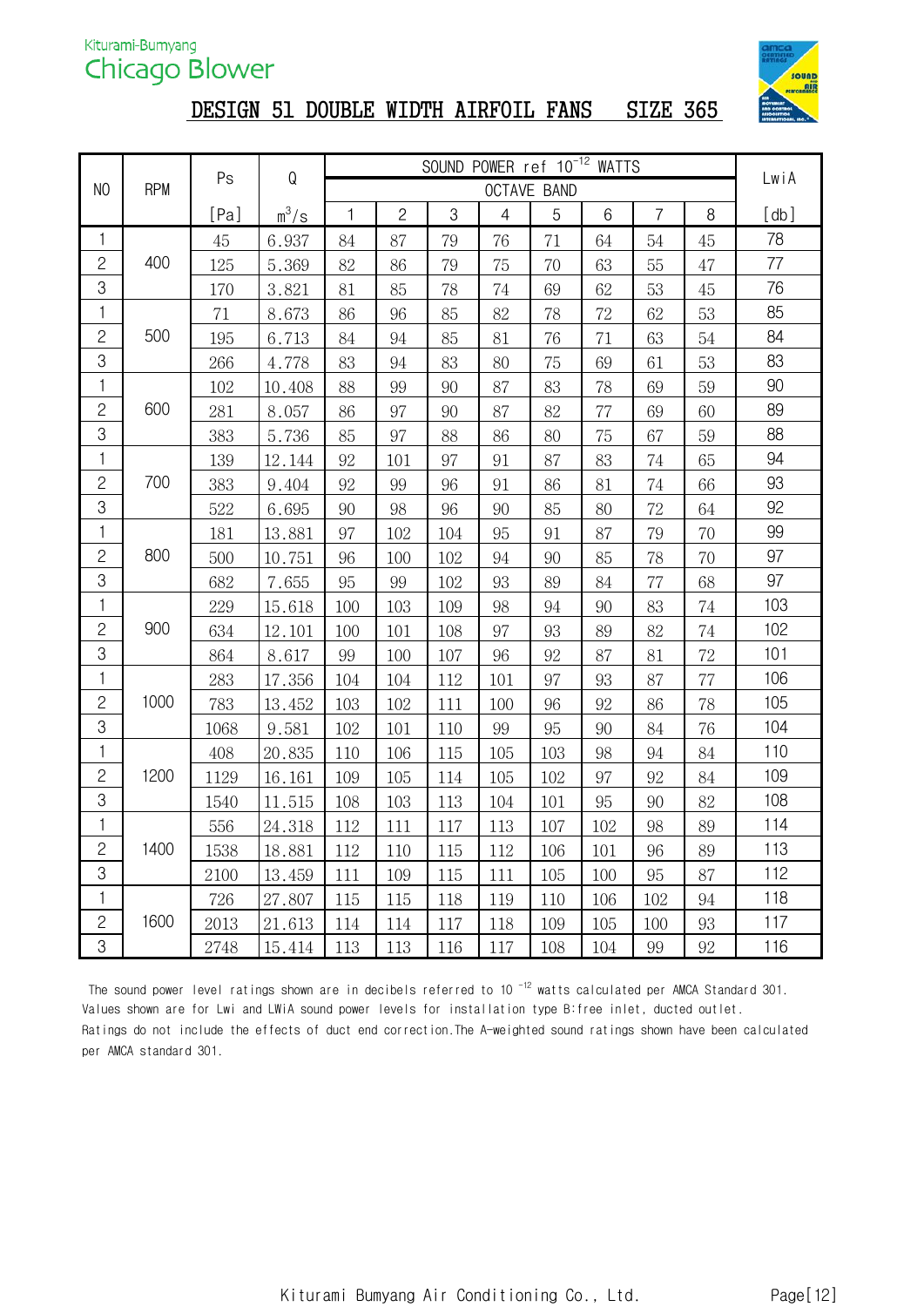

#### DESIGN 51 DOUBLE WIDTH AIRFOIL FANS SIZE 402

|                |            | Ps   | ${\mathsf Q}$ |              |                |        | SOUND POWER ref 10 <sup>-12</sup> WATTS |             |    |                |    | LwiA<br>[db] |
|----------------|------------|------|---------------|--------------|----------------|--------|-----------------------------------------|-------------|----|----------------|----|--------------|
| N <sub>O</sub> | <b>RPM</b> |      |               |              |                |        |                                         | OCTAVE BAND |    |                |    |              |
|                |            | [Pa] | $m^3/s$       | $\mathbf{1}$ | $\overline{c}$ | 3      | $\overline{4}$                          | 5           | 6  | $\overline{7}$ | 8  |              |
| 1              |            | 52   | 9.790         | 80           | 79             | 74     | 72                                      | 66          | 58 | 50             | 41 | 73           |
| $\mathbf{S}$   | 400        | 150  | 7.618         | 78           | 78             | $72\,$ | 69                                      | 63          | 56 | 48             | 39 | 70           |
| 3              |            | 216  | 5.493         | 75           | 74             | 69     | 66                                      | 61          | 53 | 46             | 38 | 68           |
| $\mathbf{1}$   |            | 81   | 12.238        | 87           | 86             | 80     | 77                                      | 74          | 66 | 57             | 49 | 79           |
| $\overline{c}$ | 500        | 235  | 9.525         | 85           | 84             | 78     | 75                                      | 70          | 63 | 55             | 47 | 77           |
| 3              |            | 337  | 6.869         | 82           | 81             | 75     | 72                                      | 68          | 61 | 53             | 45 | 74           |
| $\mathbf{1}$   |            | 116  | 14.687        | 92           | 89             | 85     | 81                                      | 80          | 72 | 63             | 55 | 84           |
| $\overline{c}$ | 600        | 338  | 11.434        | 91           | 87             | 84     | 79                                      | 76          | 69 | 61             | 53 | 82           |
| 3              |            | 486  | 8.246         | 89           | 84             | 80     | 76                                      | $74\,$      | 66 | 59             | 51 | 79           |
| 1              |            | 158  | 17.137        | 96           | 93             | 91     | 86                                      | 84          | 77 | 69             | 60 | 89           |
| $\overline{c}$ | 700        | 460  | 13.345        | 94           | 92             | 89     | 83                                      | 81          | 74 | 66             | 58 | 86           |
| 3              |            | 662  | 9.627         | 92           | 89             | 86     | 80                                      | 78          | 71 | 64             | 56 | 83           |
| $\mathbf{1}$   |            | 206  | 19.588        | 98           | 98             | 95     | 89                                      | 87          | 81 | 73             | 65 | 93           |
| $\overline{c}$ | 800        | 602  | 15.259        | 97           | 96             | 94     | 87                                      | 84          | 78 | 71             | 63 | 90           |
| 3              |            | 865  | 11.009        | 94           | 93             | 90     | 84                                      | 82          | 76 | 68             | 61 | 87           |
| 1              |            | 261  | 22.041        | 100          | 101            | 100    | 93                                      | 90          | 85 | 77             | 69 | 96           |
| $\overline{c}$ | 900        | 762  | 17.176        | 99           | 100            | 98     | 91                                      | 87          | 82 | 74             | 67 | 94           |
| 3              |            | 1096 | 12.395        | 97           | 97             | 95     | 88                                      | 84          | 80 | 72             | 65 | 91           |
| 1              |            | 322  | 24.494        | 102          | 105            | 102    | 96                                      | 92          | 89 | 81             | 72 | 99           |
| $\mathbf{S}$   | 1000       | 941  | 19.096        | 100          | 103            | 100    | 94                                      | 90          | 85 | 78             | 70 | 97           |
| 3              |            | 1354 | 13.784        | 98           | 100            | 97     | 91                                      | 87          | 83 | 76             | 68 | 94           |
| 1              |            | 465  | 29.406        | 105          | 110            | 105    | 101                                     | 97          | 95 | 87             | 78 | 104          |
| $\mathbf{2}$   | 1200       | 1358 | 22.947        | 104          | 109            | 104    | 99                                      | 94          | 91 | 84             | 76 | 102          |
| $\mbox{3}$     |            | 1954 | 16.575        | 102          | 107            | 101    | 96                                      | 91          | 89 | 82             | 74 | 99           |
| 1              |            | 633  | 34.324        | 108          | 114            | 109    | 106                                     | 101         | 99 | 92             | 84 | 108          |
| $\overline{c}$ | 1400       | 1851 | 26.817        | 106          | 112            | 108    | 104                                     | 98          | 96 | 89             | 81 | 106          |
| 3              |            | 2666 | 19.383        | 104          | 110            | 105    | 101                                     | 95          | 93 | 87             | 79 | 103          |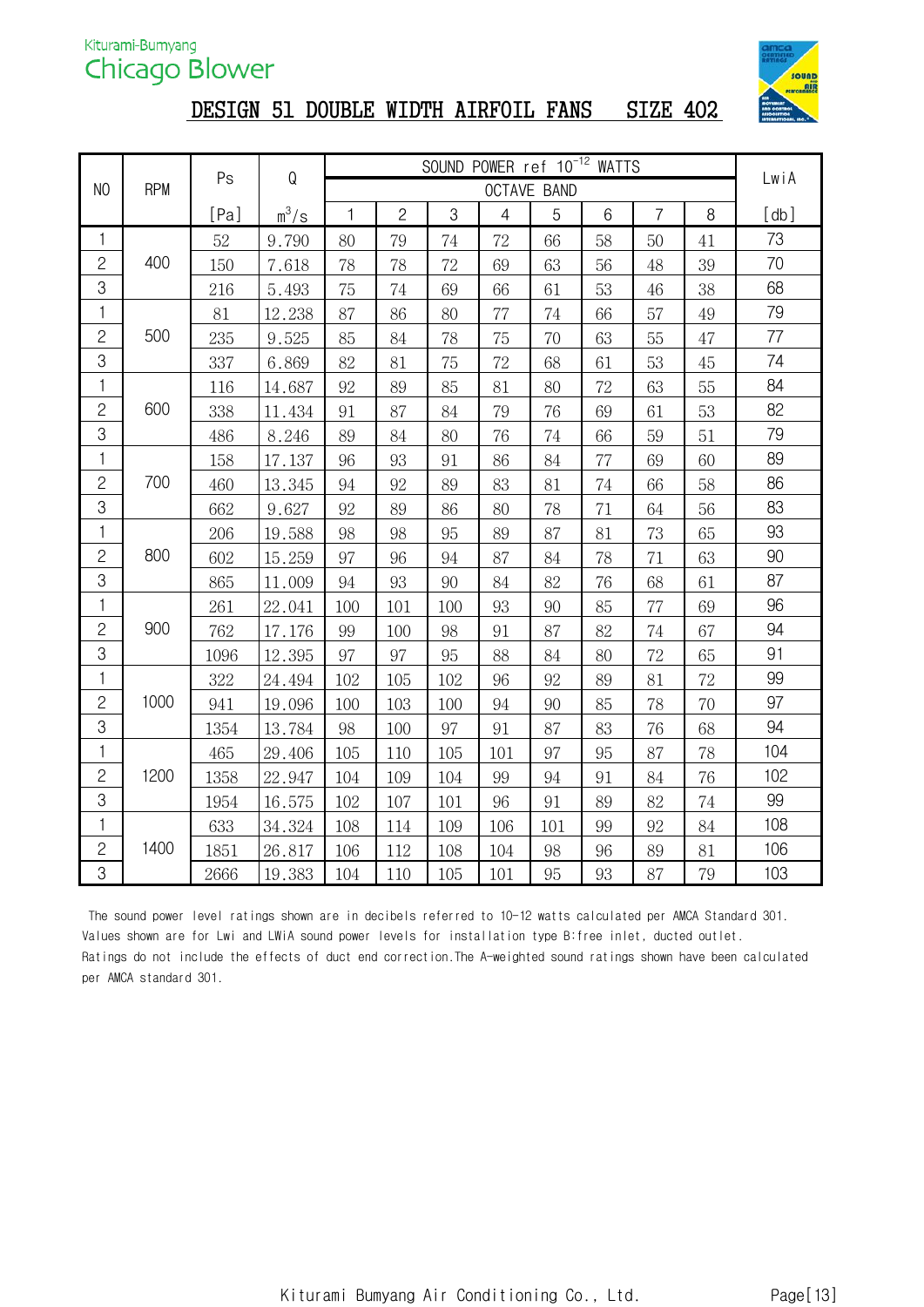

# DESIGN 51 DOUBLE WIDTH AIRFOIL FANS SIZE 445

| SOUND POWER ref 10 <sup>-12</sup> WATTS<br>Q<br>Ps |            |      |         |     |                |     |                |                    |    |                |        | LwiA |
|----------------------------------------------------|------------|------|---------|-----|----------------|-----|----------------|--------------------|----|----------------|--------|------|
| N <sub>0</sub>                                     | <b>RPM</b> |      |         |     |                |     |                | <b>OCTAVE BAND</b> |    |                |        |      |
|                                                    |            | [Pa] | $m^3/s$ | 1   | $\overline{c}$ | 3   | $\overline{4}$ | 5                  | 6  | $\overline{7}$ | 8      | [db] |
| 1                                                  |            | 63   | 13.137  | 83  | 82             | 77  | 75             | 69                 | 61 | 53             | 44     | 76   |
| $\mathbf{S}$                                       | 400        | 183  | 10.224  | 81  | 81             | 75  | 72             | 66                 | 59 | 51             | $42\,$ | 73   |
| 3                                                  |            | 263  | 7.372   | 79  | 77             | 72  | 69             | 64                 | 56 | 49             | 41     | 71   |
| $\mathbf{1}$                                       |            | 98   | 16.423  | 90  | 89             | 83  | 80             | 77                 | 69 | 60             | 52     | 82   |
| $\overline{c}$                                     | 500        | 286  | 12.784  | 88  | 87             | 82  | 78             | 73                 | 66 | 58             | 50     | 80   |
| 3                                                  |            | 410  | 9.219   | 86  | 84             | 78  | 75             | 71                 | 64 | 56             | 48     | 77   |
| $\mathbf{1}$                                       |            | 141  | 19.711  | 96  | 93             | 88  | 84             | 83                 | 75 | 66             | 58     | 87   |
| $\overline{c}$                                     | 600        | 411  | 15.347  | 94  | 91             | 87  | 82             | 79                 | 72 | 64             | 56     | 85   |
| 3                                                  |            | 591  | 11.070  | 92  | 88             | 83  | 79             | 77                 | 69 | 62             | 54     | 82   |
| $\mathbf{1}$                                       |            | 192  | 22.999  | 99  | 97             | 94  | 89             | 87                 | 80 | 72             | 63     | 92   |
| $\mathbf{2}$                                       | 700        | 560  | 17.914  | 98  | 95             | 92  | 86             | 84                 | 77 | 69             | 61     | 89   |
| 3                                                  |            | 806  | 12.924  | 96  | 92             | 89  | 83             | 81                 | 74 | 67             | 59     | 86   |
| $\mathbf{1}$                                       |            | 251  | 26.290  | 102 | 101            | 98  | 92             | 90                 | 84 | 76             | 68     | 96   |
| $\mathbf{2}$                                       | 800        | 732  | 20.486  | 100 | 99             | 97  | 90             | 87                 | 81 | 74             | 66     | 93   |
| 3                                                  |            | 1053 | 14.783  | 98  | 96             | 93  | 87             | 85                 | 79 | 71             | 64     | 90   |
| 1                                                  |            | 318  | 29.582  | 104 | 104            | 103 | 96             | 93                 | 88 | 80             | $72\,$ | 99   |
| $\overline{c}$                                     | 900        | 928  | 23.062  | 102 | 103            | 101 | 94             | 90                 | 85 | 77             | 70     | 97   |
| 3                                                  |            | 1334 | 16.647  | 100 | 100            | 98  | 91             | 87                 | 83 | 75             | 68     | 94   |
| 1                                                  |            | 392  | 32.876  | 106 | 108            | 105 | 99             | 95                 | 92 | 84             | 75     | 102  |
| $\overline{c}$                                     | 1000       | 1146 | 25.643  | 104 | 106            | 103 | 97             | 93                 | 88 | 81             | 73     | 100  |
| 3                                                  |            | 1649 | 18.516  | 102 | 104            | 100 | 94             | 90                 | 86 | 79             | 71     | 97   |
| 1                                                  |            | 565  | 39.472  | 109 | 114            | 109 | 104            | 99                 | 98 | 90             | 81     | 107  |
| $\overline{c}$                                     | 1200       | 1653 | 30.824  | 107 | 112            | 107 | 102            | 97                 | 94 | 87             | 79     | 105  |
| $\,3$                                              |            | 2380 | 22.273  | 105 | 110            | 104 | 99             | 94                 | 92 | 84             | 77     | 102  |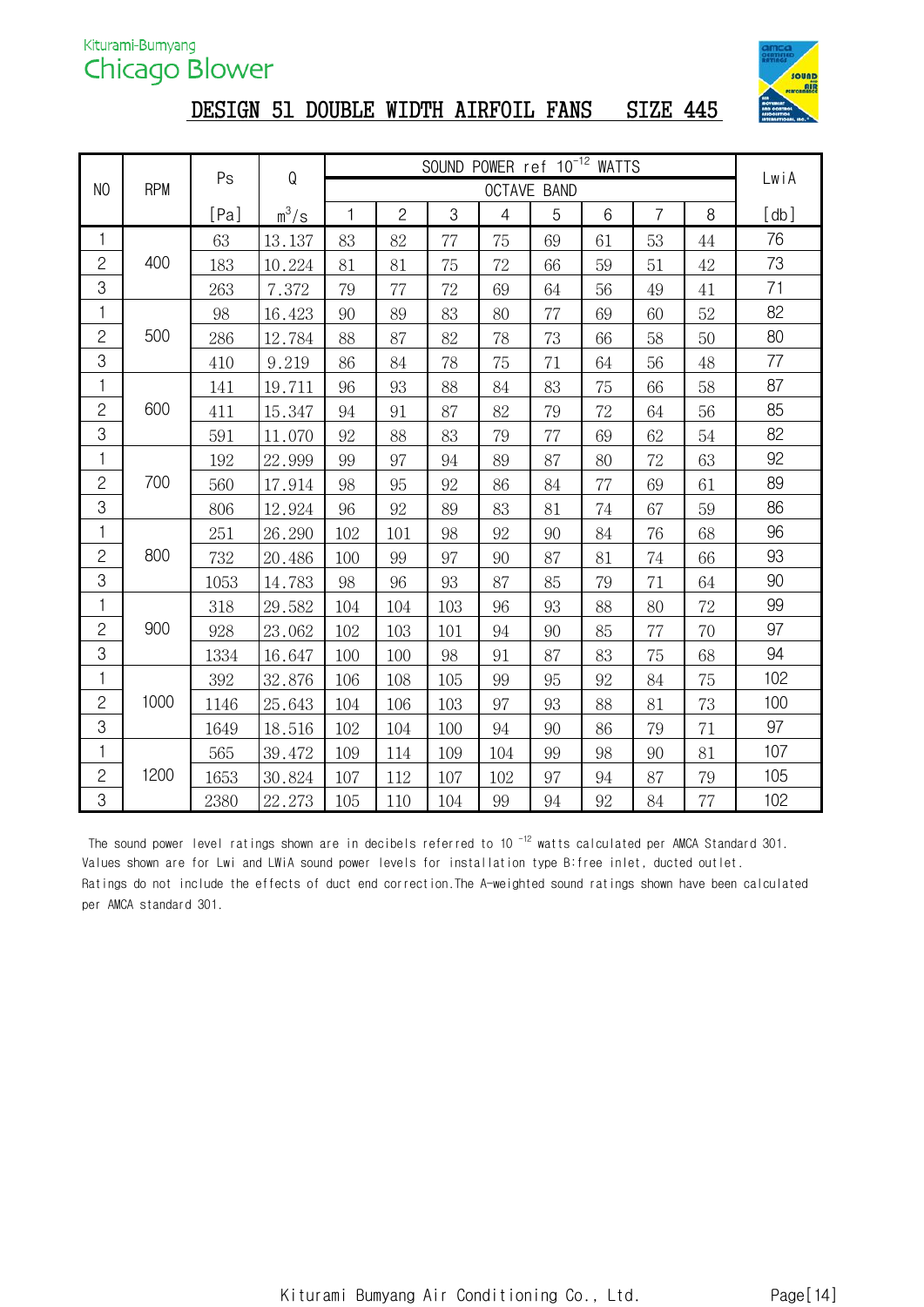

# DESIGN 51 DOUBLE WIDTH AIRFOIL FANS SIZE 490

|                |            | Ps   | Q       |     |                |     |                | SOUND POWER ref 10 <sup>-12</sup> WATTS |     |                |    | LwiA |
|----------------|------------|------|---------|-----|----------------|-----|----------------|-----------------------------------------|-----|----------------|----|------|
| N <sub>0</sub> | <b>RPM</b> |      |         |     |                |     |                | <b>OCTAVE BAND</b>                      |     |                |    |      |
|                |            | [Pa] | $m^3/s$ | 1   | $\overline{c}$ | 3   | $\overline{4}$ | 5                                       | 6   | $\overline{7}$ | 8  | [db] |
| 1              |            | 77   | 17.734  | 87  | 86             | 80  | 78             | 72                                      | 64  | 56             | 47 | 79   |
| $\mathbf{S}$   | 400        | 223  | 13.802  | 85  | 84             | 78  | 75             | 69                                      | 62  | 54             | 45 | 76   |
| 3              |            | 321  | 9.953   | 82  | 81             | 75  | 73             | 67                                      | 59  | 52             | 44 | 74   |
| 1              |            | 120  | 22.170  | 94  | 93             | 86  | 83             | 80                                      | 72  | 63             | 55 | 85   |
| $\overline{c}$ | 500        | 349  | 17.260  | 92  | 91             | 85  | 81             | 76                                      | 69  | 61             | 53 | 83   |
| 3              |            | 501  | 12.449  | 89  | 88             | 81  | 78             | 74                                      | 67  | 59             | 51 | 80   |
| 1              |            | 172  | 26.609  | 99  | 96             | 92  | 88             | 86                                      | 78  | 69             | 61 | 90   |
| $\overline{c}$ | 600        | 503  | 20.723  | 98  | 94             | 90  | 85             | 82                                      | 75  | 67             | 59 | 88   |
| 3              |            | 723  | 14.949  | 96  | 91             | 87  | 82             | 80                                      | 72  | 65             | 57 | 85   |
| $\mathbf{1}$   |            | 235  | 31.050  | 103 | 100            | 97  | 92             | 90                                      | 83  | 75             | 66 | 95   |
| $\mathbf{2}$   | 700        | 685  | 24.192  | 101 | 98             | 95  | 89             | 87                                      | 80  | 72             | 64 | 92   |
| 3              |            | 985  | 17.456  | 99  | 95             | 92  | 86             | 84                                      | 78  | 70             | 62 | 90   |
| $\mathbf{1}$   |            | 307  | 35.493  | 105 | 104            | 102 | 95             | 93                                      | 87  | 79             | 71 | 99   |
| $\mathbf{2}$   | 800        | 895  | 27.668  | 104 | 102            | 100 | 93             | 90                                      | 84  | 77             | 69 | 96   |
| 3              |            | 1287 | 19.971  | 102 | 100            | 97  | 90             | 88                                      | 82  | 75             | 67 | 94   |
| 1              |            | 388  | 39.940  | 107 | 108            | 106 | 99             | 96                                      | 91  | 83             | 75 | 102  |
| $\overline{c}$ | 900        | 1134 | 31.151  | 106 | 106            | 104 | 97             | 93                                      | 88  | 80             | 73 | 100  |
| 3              |            | 1631 | 22.493  | 104 | 103            | 101 | 94             | 90                                      | 86  | 78             | 71 | 97   |
| 1              |            | 479  | 44.390  | 109 | 111            | 108 | 102            | 98                                      | 95  | 87             | 78 | 105  |
| $\overline{c}$ | 1000       | 1401 | 34.644  | 107 | 109            | 107 | 100            | 96                                      | 91  | 84             | 76 | 103  |
| 3              |            | 2017 | 25.024  | 105 | 107            | 104 | 97             | 93                                      | 89  | 82             | 74 | 100  |
| 1              |            | 691  | 53.302  | 112 | 117            | 112 | 107            | 103                                     | 101 | 93             | 84 | 110  |
| $\overline{c}$ | 1200       | 2022 | 41.660  | 111 | 115            | 110 | 105            | 100                                     | 97  | 90             | 82 | 108  |
| $\,3$          |            | 2913 | 30.119  | 109 | 113            | 107 | 102            | 97                                      | 95  | 88             | 80 | 105  |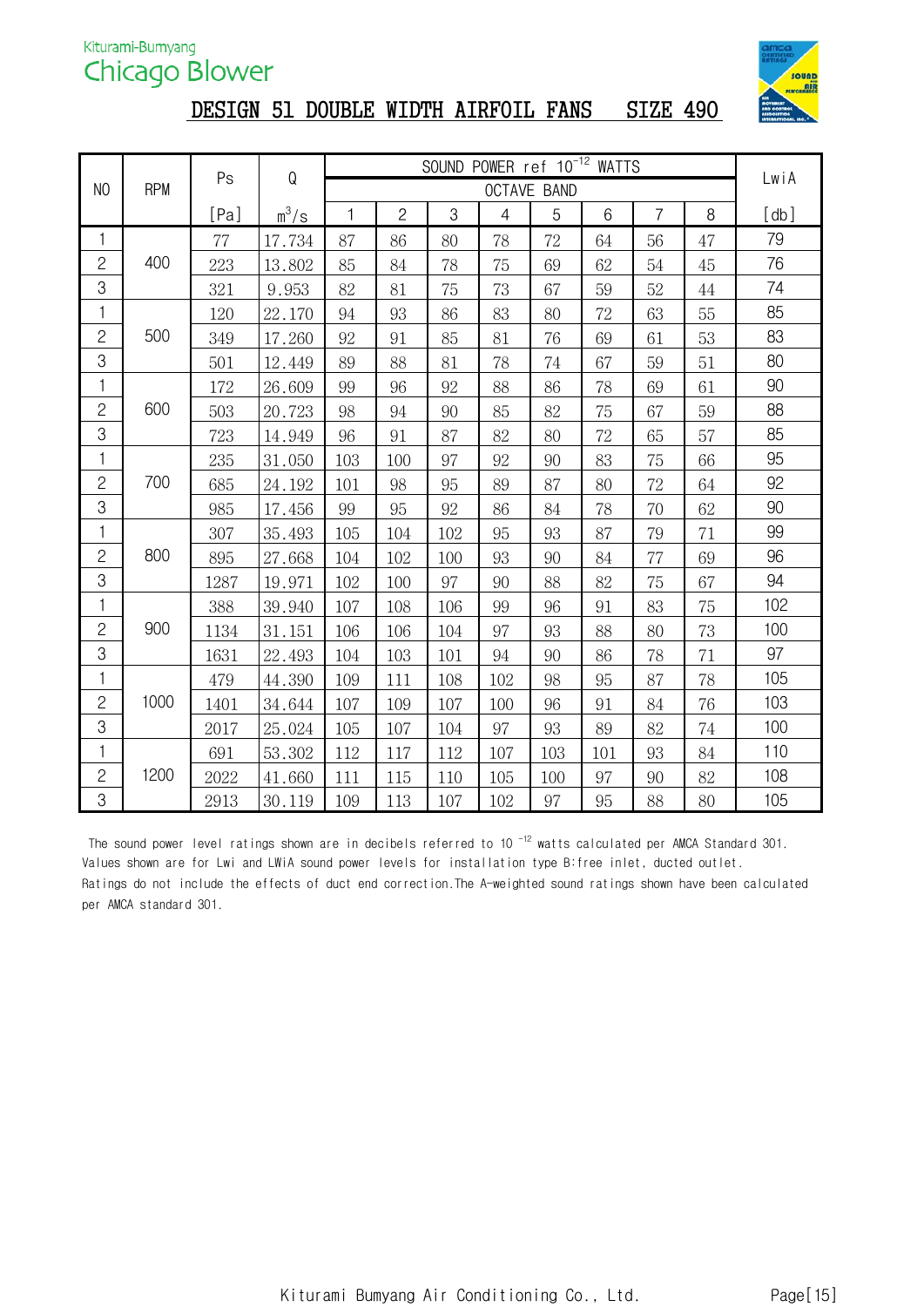

# DESIGN 51 DOUBLE WIDTH AIRFOIL FANS SIZE 542

|                |            | Ps   | ${\mathsf Q}$ |     |                | SOUND | POWER ref 10 <sup>-12</sup> WATTS |                    |    |                |    |                                                                                                                                     |
|----------------|------------|------|---------------|-----|----------------|-------|-----------------------------------|--------------------|----|----------------|----|-------------------------------------------------------------------------------------------------------------------------------------|
| N <sub>0</sub> | <b>RPM</b> |      |               |     |                |       |                                   | <b>OCTAVE BAND</b> |    |                |    | LwiA<br>[db]<br>82<br>79<br>77<br>88<br>86<br>83<br>93<br>91<br>88<br>98<br>95<br>93<br>102<br>99<br>97<br>105<br>103<br>100<br>108 |
|                |            | [Pa] | $m^3/s$       | 1   | $\overline{c}$ | 3     | 4                                 | 5                  | 6  | $\overline{7}$ | 8  |                                                                                                                                     |
| 1              |            | 93   | 23.716        | 90  | 89             | 83    | 81                                | 75                 | 67 | 59             | 50 |                                                                                                                                     |
| $\overline{c}$ | 400        | 271  | 18.460        | 88  | 87             | 81    | 78                                | $72\,$             | 65 | 57             | 48 |                                                                                                                                     |
| 3              |            | 389  | 13.313        | 85  | 84             | 78    | 76                                | 70                 | 62 | 55             | 47 |                                                                                                                                     |
| 1              |            | 145  | 29.650        | 97  | 96             | 89    | 86                                | 83                 | 75 | 66             | 58 |                                                                                                                                     |
| $\overline{c}$ | 500        | 424  | 23.087        | 95  | 94             | 88    | 84                                | 79                 | 72 | 64             | 56 |                                                                                                                                     |
| 3              |            | 609  | 16.653        | 93  | 91             | 84    | 81                                | $77\,$             | 70 | 62             | 54 |                                                                                                                                     |
| 1              |            | 209  | 35.587        | 103 | 99             | 95    | 90                                | 89                 | 81 | $72\,$         | 64 |                                                                                                                                     |
| $\mathbf{2}$   | 600        | 610  | 27.722        | 101 | 97             | 93    | 88                                | 85                 | 78 | 70             | 62 |                                                                                                                                     |
| 3              |            | 878  | 20.002        | 99  | 94             | 90    | 85                                | 83                 | 75 | 68             | 60 |                                                                                                                                     |
| 1              |            | 285  | 41.528        | 106 | 103            | 100   | 95                                | 93                 | 86 | 78             | 69 |                                                                                                                                     |
| $\overline{c}$ | 700        | 832  | 32.367        | 105 | 101            | 98    | 92                                | 90                 | 83 | 75             | 67 |                                                                                                                                     |
| 3              |            | 1196 | 23.360        | 103 | 98             | 95    | 89                                | 87                 | 80 | 73             | 65 |                                                                                                                                     |
| 1              |            | 372  | 47.473        | 109 | 107            | 105   | 98                                | 96                 | 90 | 82             | 74 |                                                                                                                                     |
| $\overline{c}$ | 800        | 1087 | 37.023        | 107 | 105            | 103   | 96                                | 93                 | 87 | 80             | 72 |                                                                                                                                     |
| 3              |            | 1564 | 26.731        | 105 | 103            | 100   | 93                                | 91                 | 85 | $77\,$         | 70 |                                                                                                                                     |
| 1              |            | 471  | 53.423        | 111 | 111            | 109   | 102                               | 99                 | 94 | 86             | 78 |                                                                                                                                     |
| $\overline{c}$ | 900        | 1377 | 41.692        | 109 | 109            | 107   | 100                               | 96                 | 91 | 83             | 76 |                                                                                                                                     |
| 3              |            | 1982 | 30.114        | 107 | 107            | 104   | 97                                | 93                 | 89 | 81             | 74 |                                                                                                                                     |
| 1              |            | 582  | 59.379        | 112 | 114            | 111   | 105                               | 101                | 98 | 90             | 81 |                                                                                                                                     |
| $\overline{c}$ | 1000       | 1703 | 46.375        | 111 | 112            | 110   | 103                               | 98                 | 94 | 87             | 79 | 106                                                                                                                                 |
| 3              |            | 2451 | 33.513        | 109 | 110            | 107   | 100                               | 96                 | 92 | 85             | 77 | 103                                                                                                                                 |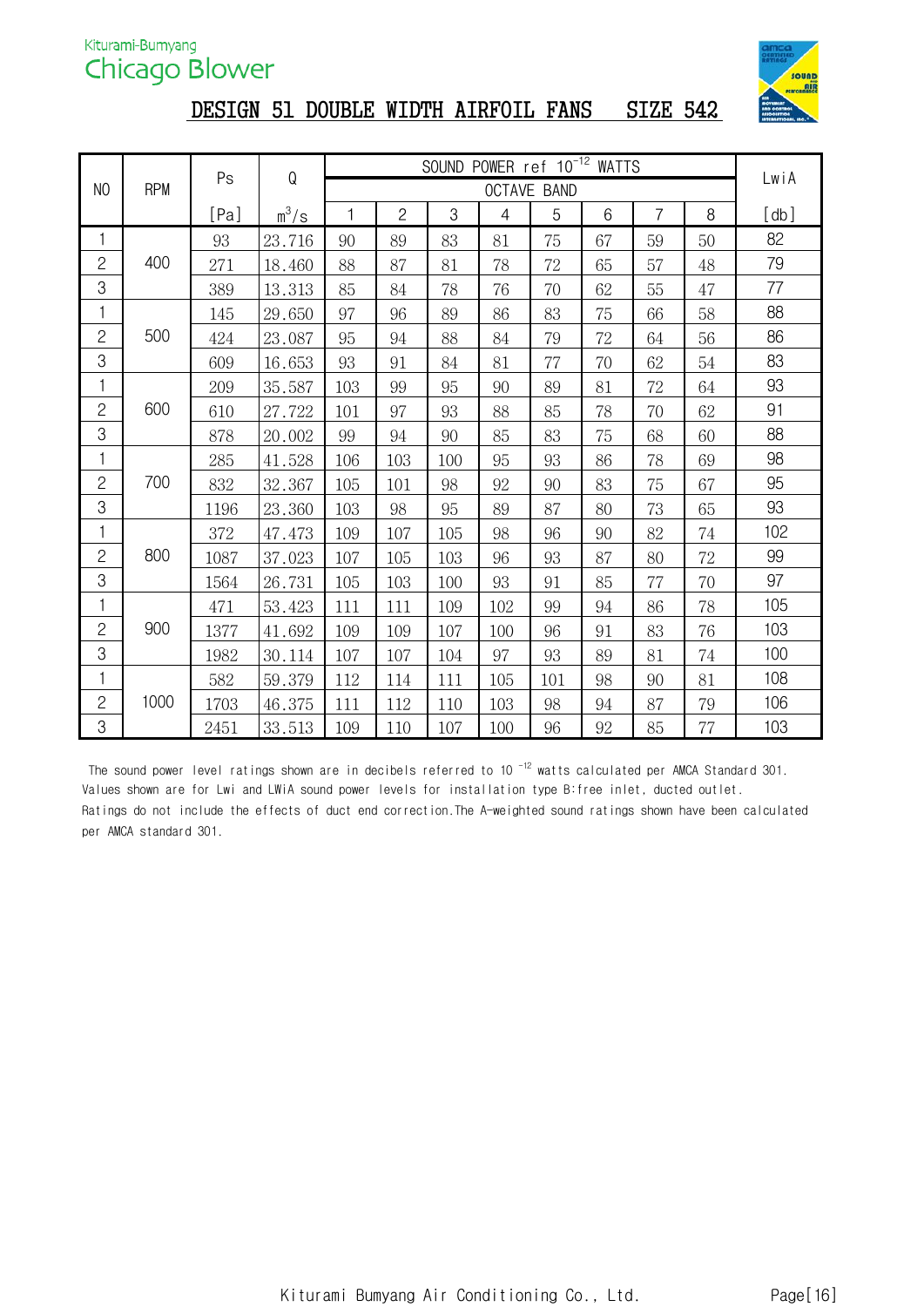

# DESIGN 51 DOUBLE WIDTH AIRFOIL FANS SIZE 600

|                |            | Ps   | ${\mathsf Q}$ |     |                |     | SOUND POWER ref 10 <sup>-12</sup> WATTS |                    |     |                |    | LwiA<br>[db]<br>85<br>82<br>80<br>91<br>89<br>86<br>97<br>94<br>91<br>101<br>98 |  |  |
|----------------|------------|------|---------------|-----|----------------|-----|-----------------------------------------|--------------------|-----|----------------|----|---------------------------------------------------------------------------------|--|--|
| N <sub>0</sub> | <b>RPM</b> |      |               |     |                |     |                                         | <b>OCTAVE BAND</b> |     |                |    |                                                                                 |  |  |
|                |            | [Pa] | $m^3/s$       | 1   | $\overline{c}$ | 3   | 4                                       | 5                  | 6   | $\overline{7}$ | 8  |                                                                                 |  |  |
| 1              |            | 114  | 32.129        | 93  | 92             | 86  | 84                                      | 78                 | 70  | 62             | 53 |                                                                                 |  |  |
| $\overline{c}$ | 400        | 332  | 25.012        | 92  | 90             | 84  | 81                                      | 75                 | 68  | 60             | 51 |                                                                                 |  |  |
| 3              |            | 477  | 18.039        | 89  | 87             | 81  | 79                                      | 73                 | 65  | 58             | 50 |                                                                                 |  |  |
| 1              |            | 178  | 40.170        | 100 | 99             | 93  | 89                                      | 86                 | 78  | 69             | 61 |                                                                                 |  |  |
| $\mathbf{2}$   | 500        | 519  | 31.285        | 99  | 97             | 91  | 87                                      | 82                 | 75  | 67             | 59 |                                                                                 |  |  |
| 3              |            | 746  | 22.570        | 96  | 94             | 87  | 84                                      | 80                 | 73  | 65             | 57 |                                                                                 |  |  |
| 1              |            | 256  | 48.215        | 106 | 102            | 98  | 94                                      | 92                 | 84  | 75             | 67 |                                                                                 |  |  |
| $\overline{c}$ | 600        | 748  | 37.572        | 105 | 100            | 96  | 91                                      | 88                 | 81  | 73             | 65 |                                                                                 |  |  |
| 3              |            | 1075 | 27.114        | 102 | 97             | 93  | 88                                      | 86                 | 79  | 71             | 63 |                                                                                 |  |  |
| 1              |            | 349  | 56.267        | 110 | 106            | 103 | 98                                      | 96                 | 89  | 81             | 72 |                                                                                 |  |  |
| $\overline{c}$ | 700        | 1019 | 43.874        | 108 | 104            | 101 | 95                                      | 93                 | 86  | 78             | 70 |                                                                                 |  |  |
| 3              |            | 1466 | 31.674        | 106 | 101            | 98  | 92                                      | 90                 | 84  | 76             | 68 | 96                                                                              |  |  |
| 1              |            | 456  | 64.326        | 112 | 110            | 108 | 101                                     | 99                 | 93  | 85             | 77 | 105                                                                             |  |  |
| $\mathbf{2}$   | 800        | 1332 | 50.195        | 110 | 109            | 106 | 99                                      | 96                 | 90  | 83             | 75 | 103                                                                             |  |  |
| 3              |            | 1917 | 36.254        | 108 | 106            | 103 | 96                                      | 94                 | 88  | 81             | 73 | 100                                                                             |  |  |
| 1              |            | 577  | 72.394        | 114 | 114            | 112 | 105                                     | 102                | 97  | 89             | 81 | 108                                                                             |  |  |
| $\mathbf{S}$   | 900        | 1688 | 56.537        | 112 | 112            | 110 | 103                                     | 99                 | 94  | 86             | 79 | 106                                                                             |  |  |
| 3              |            | 2431 | 40.855        | 110 | 110            | 107 | 100                                     | 96                 | 92  | 84             | 77 | 103                                                                             |  |  |
| 1              |            | 713  | 80.471        | 116 | 117            | 115 | 108                                     | 104                | 101 | 93             | 84 | 111                                                                             |  |  |
| $\overline{c}$ | 1000       | 2087 | 62.904        | 114 | 116            | 113 | 106                                     | 102                | 97  | 90             | 82 | 109                                                                             |  |  |
| 3              |            | 3007 | 45.482        | 112 | 113            | 110 | 103                                     | 99                 | 95  | 88             | 80 | 106                                                                             |  |  |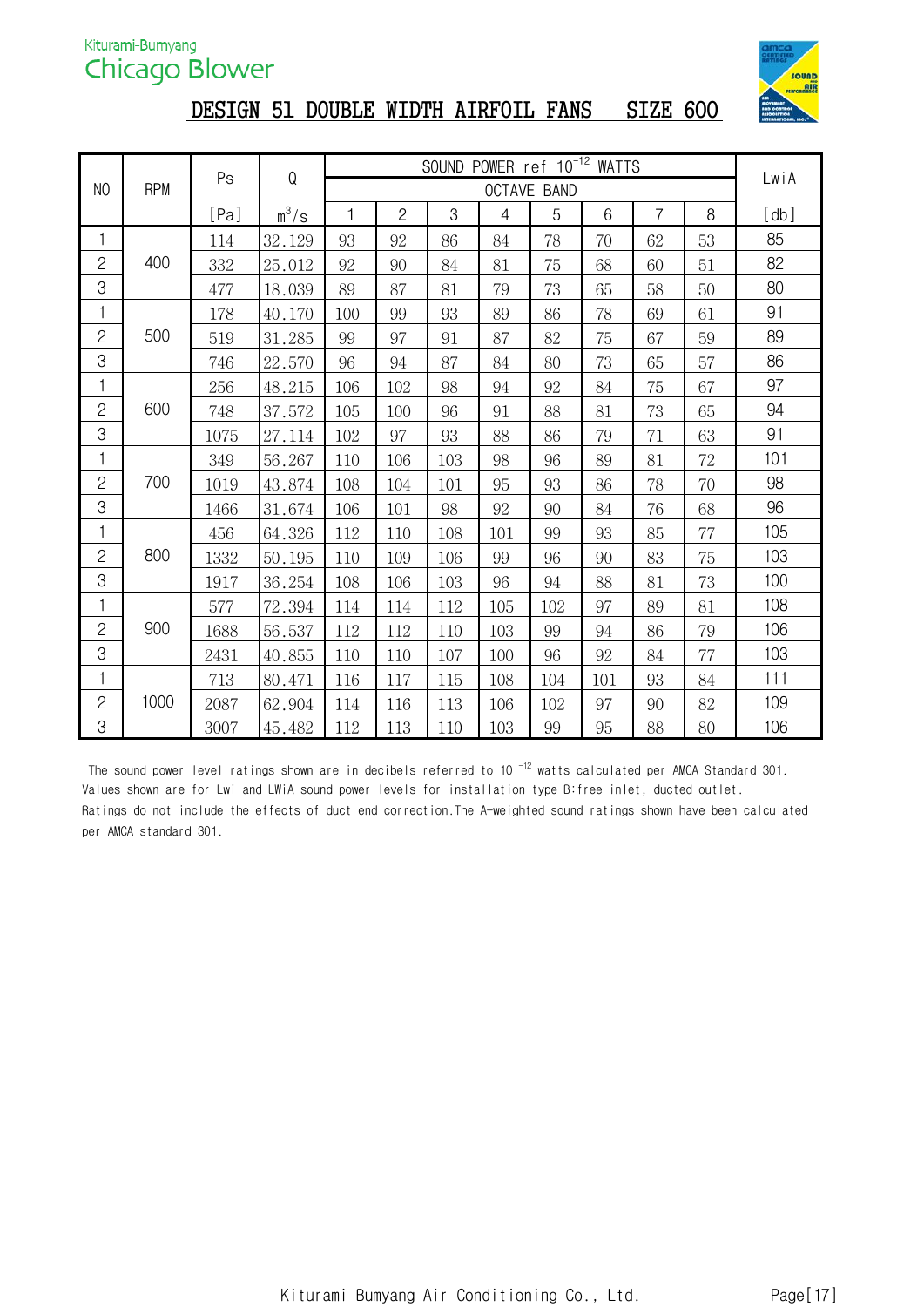

# DESIGN 51 DOUBLE WIDTH AIRFOIL FANS SIZE 660

|                |            | Ps   | Q       |     |                |     | SOUND POWER ref 10 <sup>-12</sup> WATTS |                    |     |    |    | LwiA |
|----------------|------------|------|---------|-----|----------------|-----|-----------------------------------------|--------------------|-----|----|----|------|
| NO             | <b>RPM</b> |      |         |     |                |     |                                         | <b>OCTAVE BAND</b> |     |    |    |      |
|                |            | [Pa] | $m^3/s$ |     | $\overline{c}$ | 3   | 4                                       | 5                  | 6   | 7  | 8  | [db] |
| 1              |            | 139  | 43.589  | 97  | 95             | 89  | 87                                      | 81                 | 73  | 65 | 56 | 88   |
| $\mathbf{2}$   | 400        | 407  | 33.940  | 95  | 94             | 87  | 84                                      | 78                 | 71  | 63 | 54 | 86   |
| 3              |            | 585  | 24.480  | 92  | 90             | 84  | 82                                      | 76                 | 69  | 61 | 53 | 83   |
|                |            | 218  | 54.499  | 104 | 102            | 96  | 92                                      | 89                 | 81  | 72 | 64 | 95   |
| $\mathbf{2}$   | 500        | 636  | 42.458  | 102 | 100            | 94  | 90                                      | 85                 | 78  | 70 | 62 | 92   |
| 3              |            | 915  | 30.635  | 100 | 97             | 91  | 87                                      | 83                 | 76  | 68 | 60 | 89   |
| 1              |            | 314  | 65.419  | 110 | 105            | 101 | 97                                      | 95                 | 87  | 78 | 70 | 100  |
| $\mathbf{2}$   | 600        | 917  | 50.998  | 108 | 104            | 99  | 94                                      | 91                 | 84  | 76 | 68 | 97   |
| 3              |            | 1319 | 36.811  | 106 | 100            | 96  | 91                                      | 89                 | 82  | 74 | 66 | 94   |
| 1              |            | 428  | 76.348  | 113 | 109            | 106 | 101                                     | 99                 | 92  | 84 | 75 | 104  |
| $\overline{c}$ | 700        | 1250 | 59.565  | 112 | 108            | 104 | 99                                      | 96                 | 89  | 81 | 73 | 102  |
| 3              |            | 1798 | 43.016  | 110 | 105            | 101 | 96                                      | 93                 | 87  | 79 | 71 | 99   |
|                |            | 559  | 87.290  | 115 | 114            | 111 | 105                                     | 102                | 97  | 88 | 80 | 108  |
| $\mathbf{2}$   | 800        | 1634 | 68.163  | 114 | 112            | 109 | 103                                     | 99                 | 93  | 86 | 78 | 106  |
| 3              |            | 2353 | 49.252  | 112 | 109            | 106 | 99                                      | 97                 | 91  | 84 | 76 | 103  |
|                |            | 708  | 98.246  | 117 | 117            | 115 | 108                                     | 105                | 101 | 92 | 84 | 112  |
| $\overline{c}$ | 900        | 2072 | 76.796  | 116 | 116            | 113 | 106                                     | 102                | 97  | 90 | 82 | 109  |
| 3              |            | 2984 | 55.525  | 114 | 113            | 110 | 103                                     | 99                 | 95  | 87 | 80 | 106  |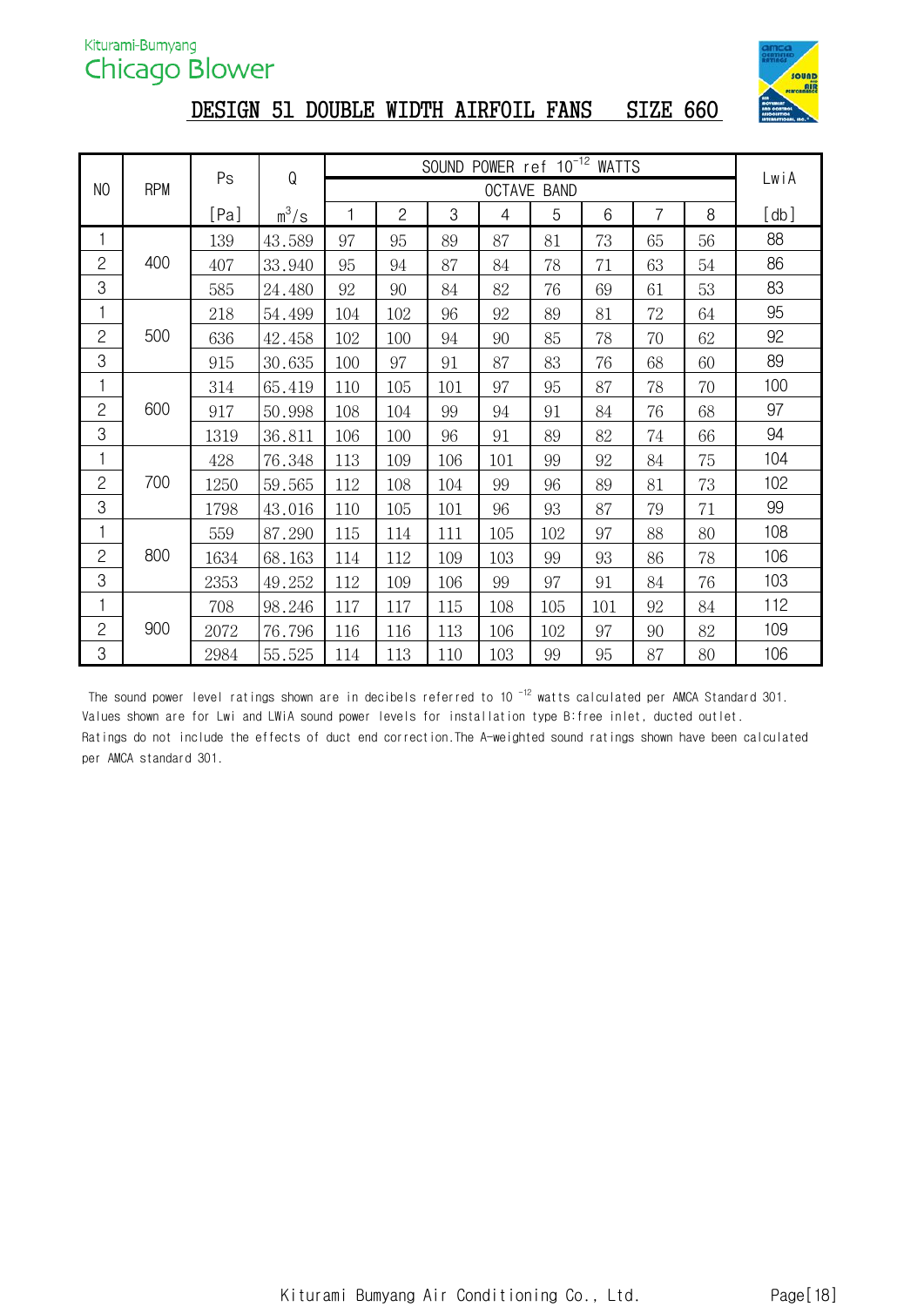

## DESIGN 51 DOUBLE WIDTH AIRFOIL FANS SIZE 730

|                |     | Ps   | Q       |     |              | <b>SOUND</b> | POWER ref 10 <sup>-12</sup> WATTS |                    |    |    |    |      |
|----------------|-----|------|---------|-----|--------------|--------------|-----------------------------------|--------------------|----|----|----|------|
| NO             | RPM |      |         |     |              |              |                                   | <b>OCTAVE BAND</b> |    |    |    | LwiA |
|                |     | [Pa] | $m^3/s$ |     | $\mathbf{2}$ | 3            | 4                                 | 5                  | 6  | 7  | 8  | [db] |
|                |     | 169  | 57.878  | 100 | 98           | 92           | 90                                | 84                 | 76 | 68 | 59 | 91   |
| $\overline{c}$ | 400 | 491  | 45.074  | 98  | 97           | 90           | 87                                | 81                 | 74 | 66 | 57 | 88   |
| 3              |     | 707  | 32.516  | 96  | 93           | 87           | 85                                | 79                 | 71 | 64 | 56 | 86   |
|                |     | 263  | 72.369  | 107 | 105          | 99           | 95                                | 92                 | 84 | 75 | 67 | 98   |
| $\mathbf{2}$   | 500 | 769  | 56.396  | 105 | 103          | 97           | 93                                | 88                 | 81 | 73 | 65 | 95   |
| 3              |     | 1106 | 40.699  | 103 | 100          | 93           | 90                                | 86                 | 79 | 71 | 63 | 92   |
|                |     | 380  | 86.873  | 113 | 108          | 104          | 100                               | 98                 | 90 | 81 | 73 | 103  |
| $\mathbf{2}$   | 600 | 1108 | 67.754  | 111 | 107          | 102          | 97                                | 94                 | 87 | 79 | 71 | 100  |
| 3              |     | 1595 | 48.920  | 109 | 103          | 99           | 94                                | 92                 | 84 | 77 | 69 | 97   |
|                |     | 517  | 101.39  | 116 | 112          | 109          | 104                               | 102                | 95 | 87 | 78 | 107  |
| $\overline{c}$ | 700 | 1511 | 79.154  | 115 | 111          | 107          | 101                               | 99                 | 92 | 84 | 76 | 104  |
| 3              |     | 2175 | 57.184  | 113 | 108          | 104          | 98                                | 96                 | 90 | 82 | 74 | 102  |
| 1              |     | 676  | 115.94  | 119 | 117          | 114          | 107                               | 105                | 99 | 91 | 83 | 111  |
| $\mathbf{2}$   | 800 | 1977 | 90.603  | 117 | 115          | 112          | 105                               | 102                | 96 | 89 | 81 | 109  |
| 3              |     | 2847 | 65.499  | 115 | 112          | 109          | 102                               | 100                | 94 | 86 | 79 | 106  |